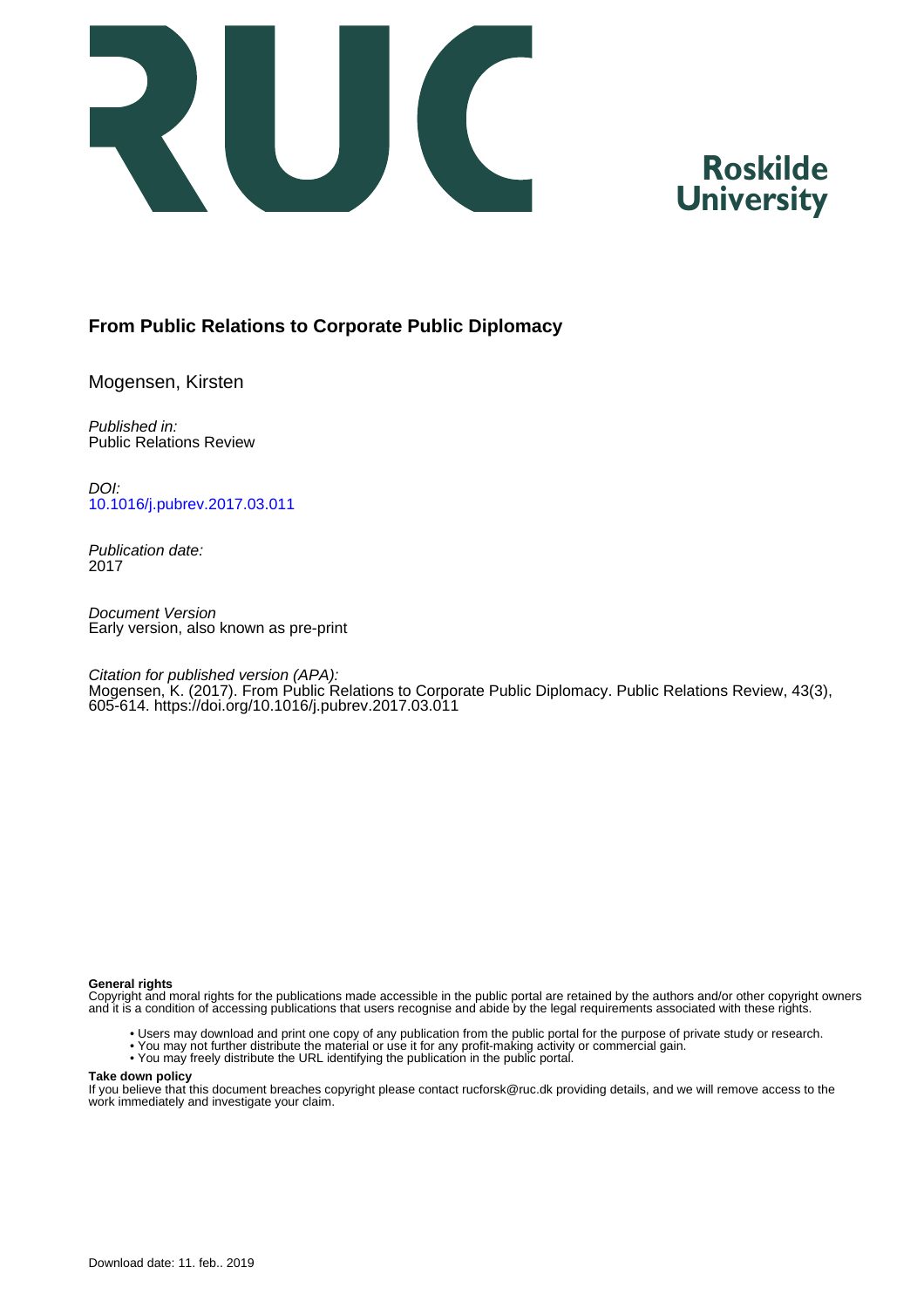# From Public Relations to Corporate Public Diplomacy

This is a pre-publication manuscript of the article printed in Public Relations Review 2017. Please consult the published article for reference.

**Author:**

**Kirsten Mogensen**

**Department of Social Sciences and Business,** 

**Roskilde University, Post box 260,**

**Universitetsvej 1, Hus 25.1.** 

**4000 Roskilde**

**Denmark**

**Email: kmo@ruc.dk**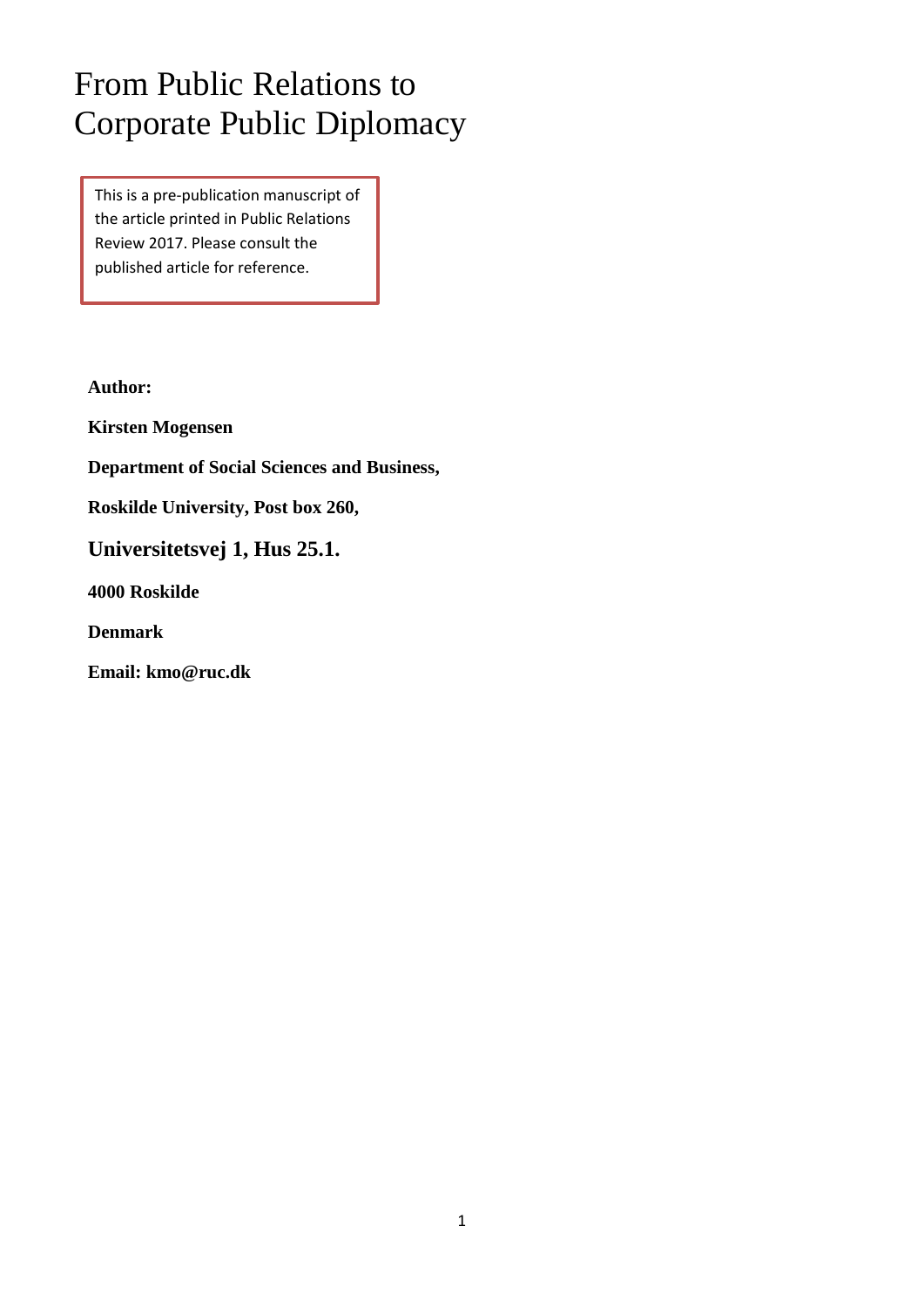## **Abstract:**

This paper illustrates several factors that make corporate public diplomacy a fundamentally different approach to activities that aim at legitimacy alone. A case study of a suspended Chinese hydropower project (i.e., the Myitsone Dam) in northern Myanmar is presented to address the functional differences and their implications for corporate practice. In particular, it illustrates how public resistance can prevent the success of direct foreign investments despite favorable agreements with host governments; also, it shows that corporate public diplomacy can be used to develop sustainable win-win solutions supported by the general public. While existing research suggests that an important function of *public relations* is to create a perception of legitimacy and that the hope of *economic and commercial public diplomacy* is to create a perception of attractiveness among the public in foreign countries, this paper suggests that the concept of *corporate public diplomacy* – that is, collaboration with the general public in a host country through negotiations directly with civic society – should be considered a supplement to other forms of corporate diplomacy.

## **Keywords:**

Corporate public diplomacy; legitimacy; transnational corporations; grassroots movements; Myitsone Dam; Chinese direct foreign investment.

## **Highlights**

Distinction between concepts aiming at legitimacy, attraction and collaboration Public controversy between a grassroots movement and a transnational corporation China's problems with public diplomacy in Southeast Asia exemplified Conflict between global and local values in justification process analyzed Illustrate need for new corporate approach towards host country publics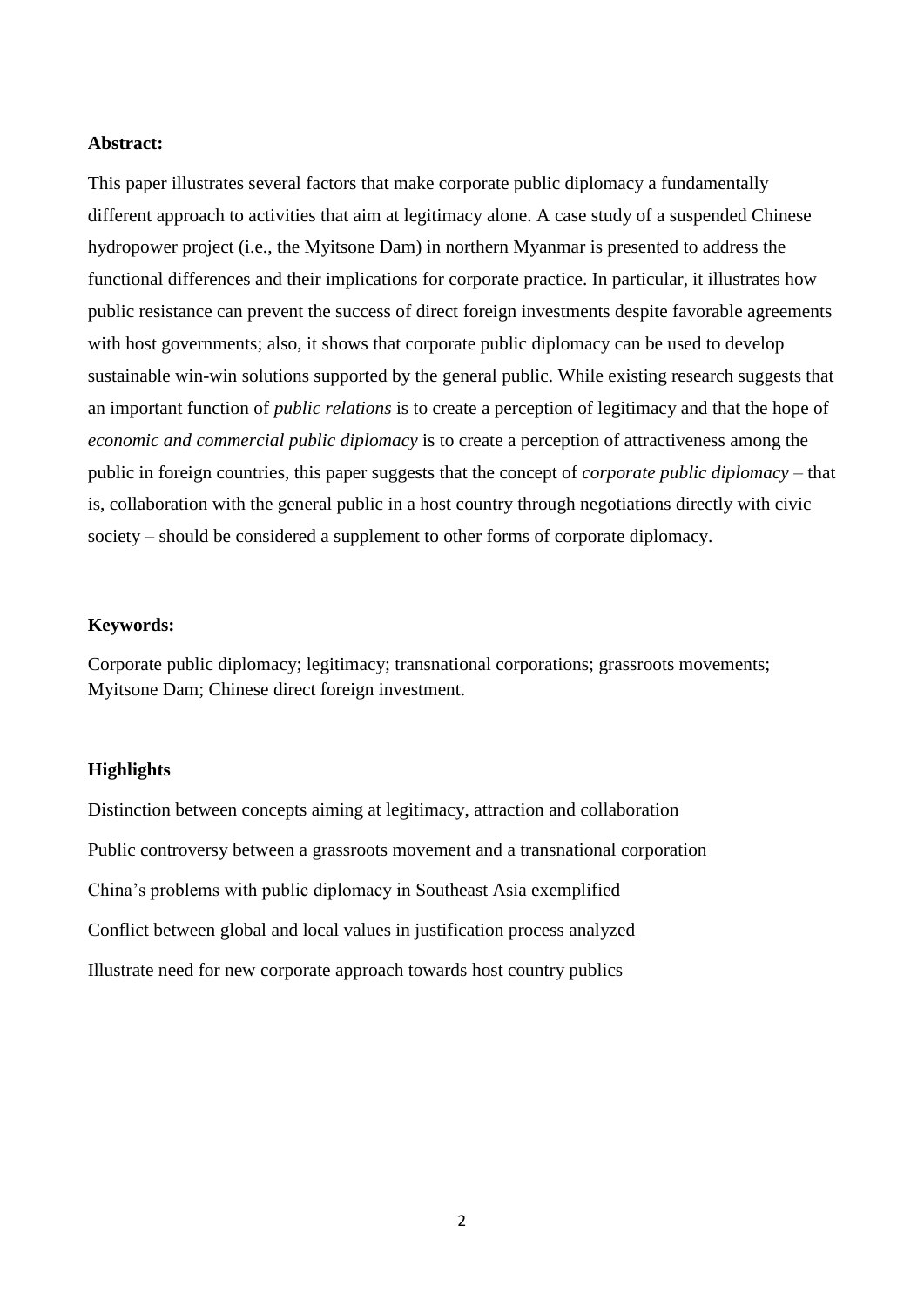#### **1. Introduction**

As international trade and direct foreign investments have grown rapidly since the mid-twentieth century, new forms of business-related communication have been developed, including public outreach activities linked to economic, commercial and corporate diplomacy. Scholars have discussed how to distinguish between these inter-related concepts (Asquer, 2012; L'Etang, 2009; Macnamara, 2012; Ordeix-Rigo, Enric & Duarte, 2009; Ruël, 2013a; Westermann-behaylo, Rehbein, & Fort, 2015; White, 2015). While existing research suggests that *public relations* is used by corporations partly in an effort to pursue and maintain legitimacy (Ruler & Dejan, 2005; Vos, 2011), *economic and commercial public diplomacy* promote their interests transnationally, and *corporate public diplomacy* implies an engagement directly with the public in host countries as well as transnationally.

Taking a suspended hydropower project (i.e., the Myitsone Dam in northern Myanmar) as a case study, this article aims to address the theoretical difference between old-school public relations and new-school corporate public diplomacy and its implications for practice. In recent decades, many CEOs have been baffled and shocked when they were faced with public outrage despite their efforts to do everything that the 'old school' described as good practice (Henisz, 2014). This confusion was expressed by President Lu Qizhou of the state-owned China Power Investment (CPI) when the Myanmar Government suspended the Myitsone Dam in which CPI is main investor. Talking to the *Financial Times* (Robinson & Hook, 2012), he said:

"After we did everything legally, why did we end up in a situation like this? We have been reflecting on this. As we go overseas, our central state-owned enterprises are not used to dealing with NGOs and with local people."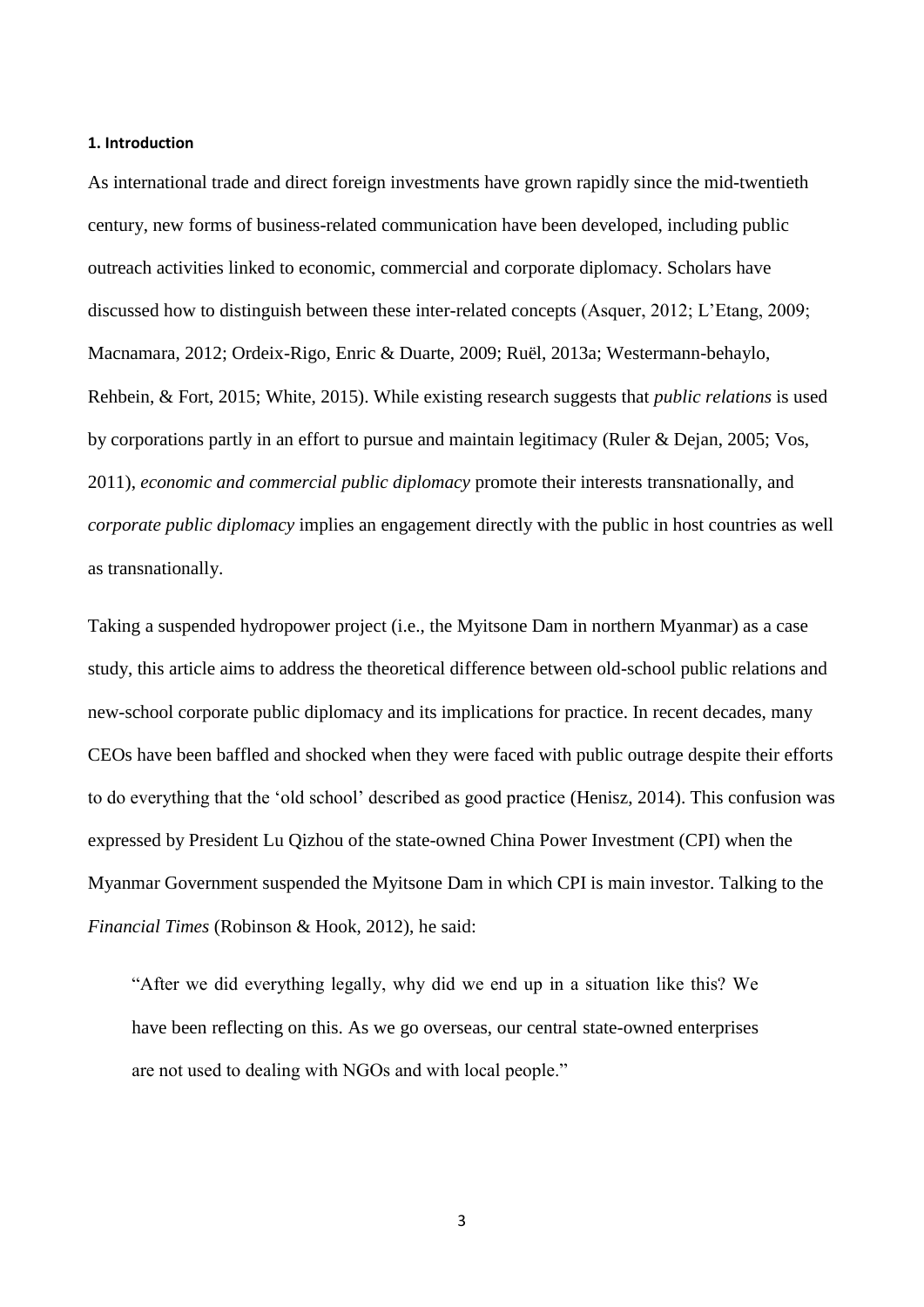From their experience in Myanmar, CPI noted that in the future they would have to "work more closely with non-governmental organizations and local residents in its projects abroad" (Robinson & Hook, 2012).

Considering the economic bargaining power that transnational corporations have when they invest in countries with a weaker economy (Bucheli & Aguilera, 2010; Ciepley, 2013; Palmer, 2016; Sikka, 2011; Strange, 1992), transnational corporations may reach favorable agreements with governments, but there is no guarantee that these can be implemented (Chan, 2016). As CPI and other transnational corporations have learned from past failures, democratic-minded governments do not want to enforce unpopular projects, and public resistance can be costly for corporations. As a logical consequence, if transnational corporations want long-term investments to succeed in such countries, then they must ensure acceptance from the public—this is where a corporate public diplomacy approach becomes useful. The public outreach may include negotiations and collaboration directly with the public in host countries, typically through civil society. Such activities are aspects of corporate diplomacy in line with other activities, including negotiations with governments, business representatives and international organizations (Asquer, 2012; Filatotchev & Stahl, 2015; White, 2015).

## **2. Methodology**

This article will be divided into three main sections. First, central concepts are discussed, primarily from a functional perspective (Knudsen, 2010; Luhmann, 1979) and in a corporate rather than public administration context. This conceptual part of the paper is based on a cross-disciplinary literature review drawing on theories and insights from public relations, international communication, journalism, international relations, sociology, political science, and business studies. Second, corporate communication related to the suspended Chinese-Myanmar joint venture (i.e., the Myitsone Dam) will be discussed in light of these concepts. While the focus is on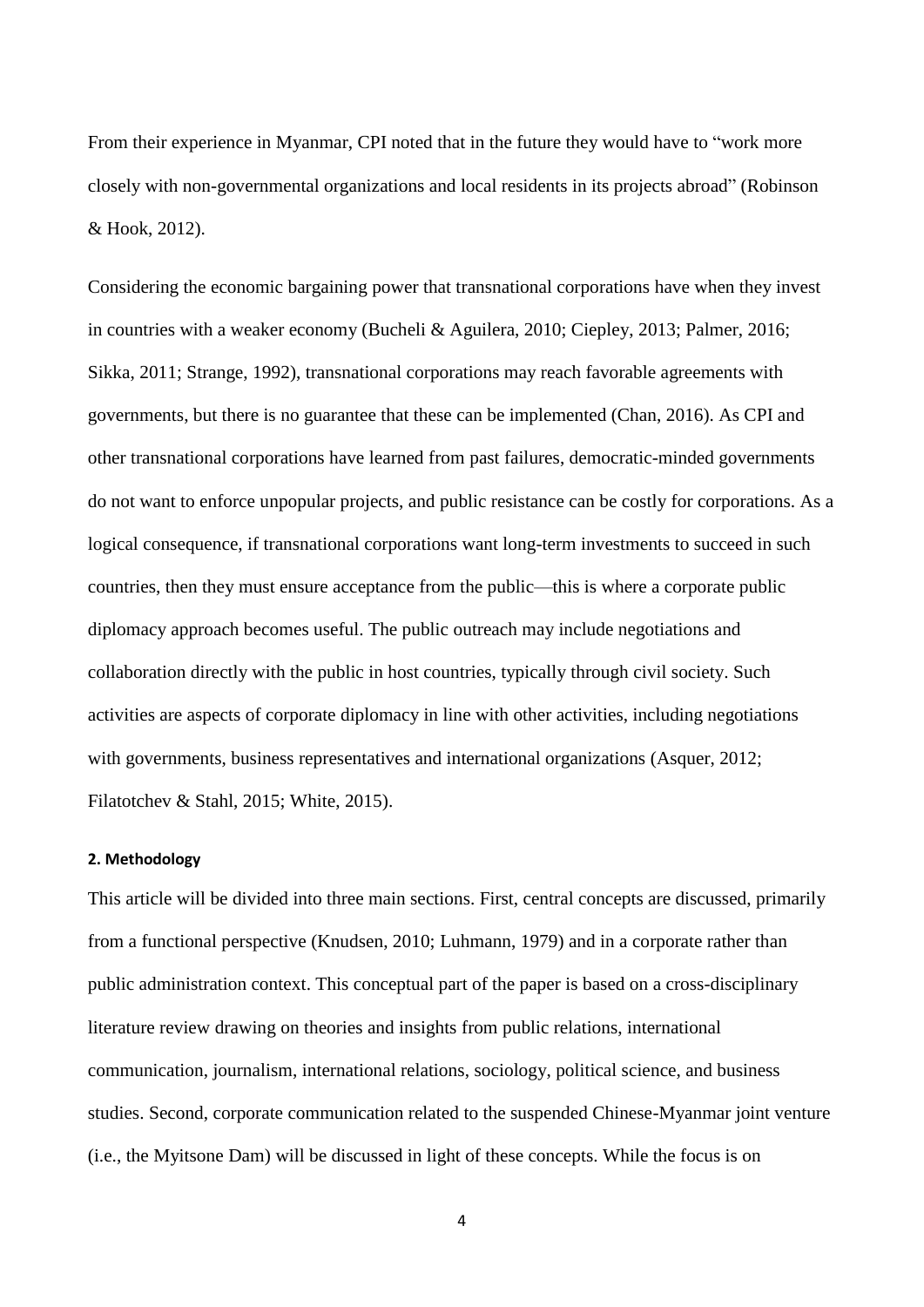published communication, this analysis is supported by insight from several fieldtrips to the area in 2015, including interviews with opinion leaders and visits to the villages in which people affected by the project have been resettled.<sup>1</sup> The third and final section contains a discussion of lessons learned from the problems faced by the investors in the Myitsone Dam project.

## **3. Concepts: From PR to CPD**

The twentieth century witnessed an exponential growth in international trade and foreign direct investments. It is possible to identify three distinct phases in the growth of international trade, each of which was accompanied by the emergence of new strategic approaches to business communication:

- 1. The first half of the twentieth century, in which the vast majority of trade was domestic, and international trade grew very slowly (UN, 1962). This period also consisted of decades where *public relations* as an approach was gradually adopted by the corporate world (Cutlip, Center, & Broom, 2000; Goodman & Hirsch, 2010; Stoker & Rawlins, 2005; Vos, 2011). As discussed in section 3.1., a key concept is legitimacy.
- 2. The years of 1960 to 1990, in which international trade gained speed. This development was linked to an increase in state sponsored *economic and commercial diplomacy*, including business related public diplomacy activities. A key concept in this context is attraction (J. S. J. Nye, 2014; Ordeix-Rigo, Enric & Duarte, 2009).
- 3. The millennium years of 1990 to 2010, in which international trade more than tripled (OECD Stat Extracts 2014). Transnational corporations emerged as powerful actors who could engage in diplomatic activities in host countries independently of any home country diplomacy (Westermann-behaylo et al., 2015). A key concept that has emerged in relation to *corporate diplomacy* is collaboration (Asquer, 2012).

**.** 

<sup>&</sup>lt;sup>11</sup> The Myitsone Dam construction area itself was not accessible.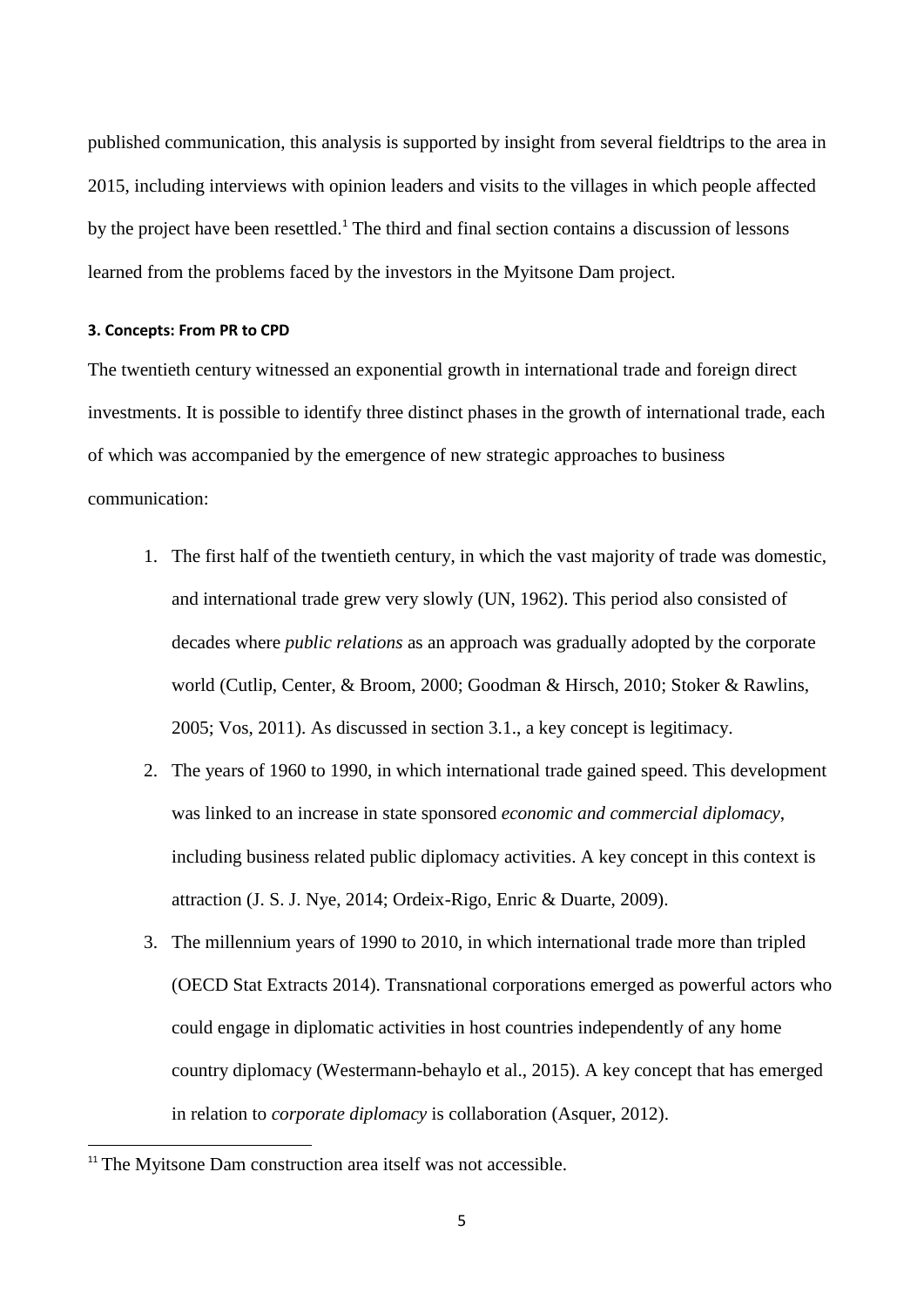The concepts are not mutually exclusive, so an act can simultaneously contribute to perceived legitimacy, attraction and collaboration.

#### **3.1 Claiming and maintaining legitimacy**

Asquer (2012) writes that *public relations* activities, among several tasks, are "focused on tackling a particular issue arising from opportunities or threats from the environment, using either a proactive or reactive stance." While modern public relations embrace many different activities (Turk, Valin & Paluszek, 2014), an important function is to create, maintain and (if needed) repair a public perception of legitimacy and trust that is a foundation for a license from society to operate.

Patriotta, Gond and Schultz (2011) suggest that legitimacy is created, maintained and repaired through an ongoing process in which an actor such as a corporation is scrutinized by multiple stakeholders in a public arena, and therefore that actor manipulates logic in order to justify its activities. In this process, stakeholders can draw on the orders of worth described by Boltanski and Thévenot (2006). Including a later extension, these orders are market, industrial, civic, domestic, inspired, fame and green (Patriotta et al., 2011). In relation to the Myitsone Dam test of legitimacy, four orders of worth are especially prevailing: the industrial (technical efficiency and engineering expertise), civic (collective welfare and fundamental rights), domestic (heritage and locale) and green (environmental friendliness and natural habitat). Press coverage has been used as empirical data in analyzes of public controversies because it allowed the researchers to study the rationales of stakeholders (Gond, Barin Cruz, Raufflet, & Charron, 2015; Patriotta et al., 2011).

From a liberal perspective, an independent press is perceived as a fundamental element in a working democracy (OSCE, 2017). The press as a whole is expected to function as a public sphere, where, for example, the legitimacy of actors in power is tested through investigative reporting and journalists are active participants in such scrutinizing (Gardener, Csikszentmihalyi & Damon, 2001;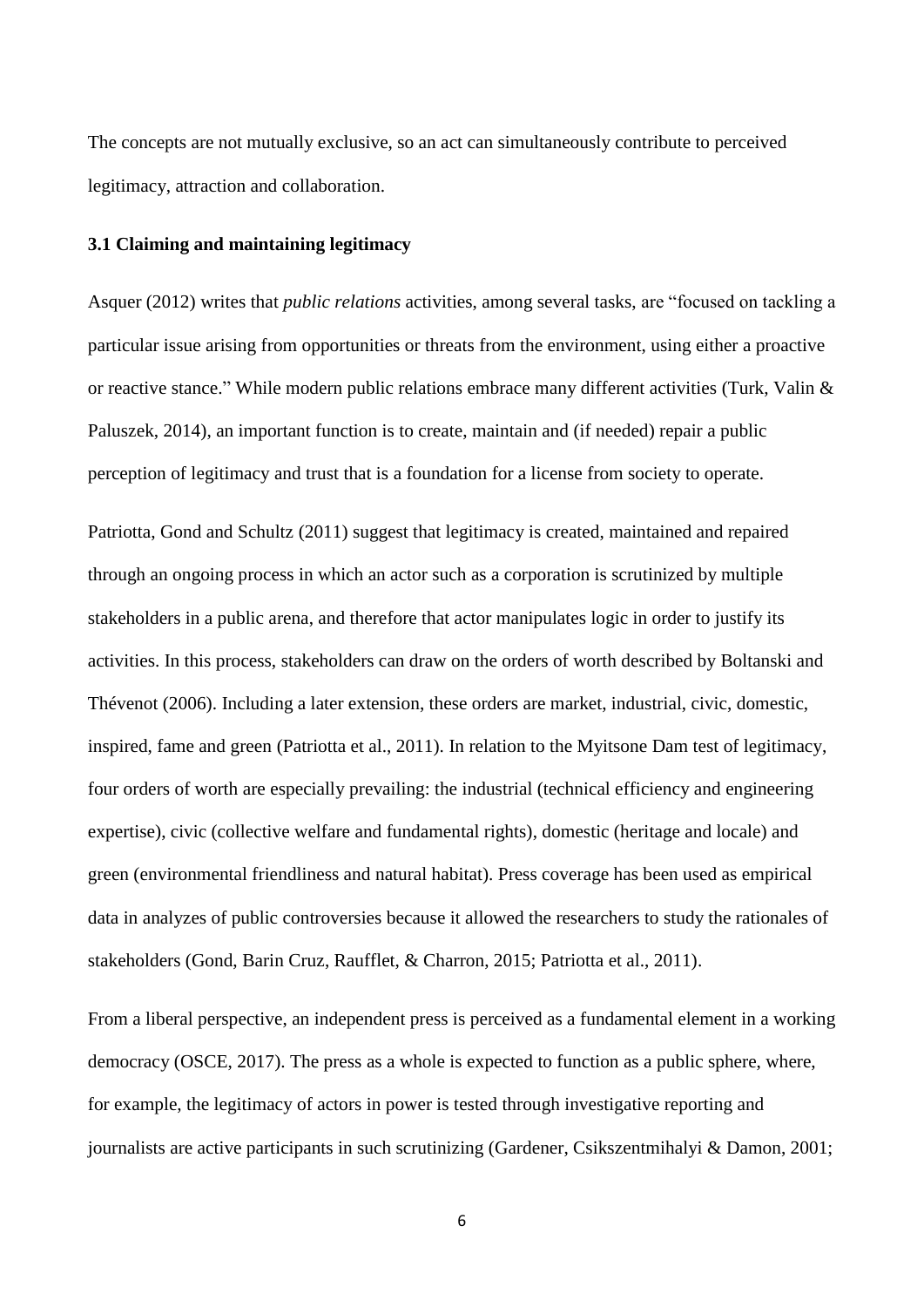Kroeger, 2012; Protess et al.,1991). Other stakeholders participating in the mediated scrutiny process of corporations include NGOs, politicians and experts (Patriotta et al., 2011). In practice, there is not only one mediated public arena, but there are many (Athique, 2016; Gond et al., 2015; Jenkins, Ford & Green, 2013).

The mediated public arena in which the legitimacy test takes place is referred to as the "court of public opinion" in the public relations history literature (Vos, 2011). Public relations practitioners have traditionally represented the special interests of businesses and other clients (L'Etang, 2009; Schönhagen & Meißner, 2016; Stoker & Rawlins, 2005; Vos, 2011). Due to their power, large corporations can to some extent "deny the reality of test of worth that threaten their power" (Gond et al., 2015), for example, by denying access to relevant data or by manipulating public attention to focus on other issues (Stoker & Rawlins, 2005). Journalists often find that public relations departments in transnational corporations hamper rather than support their efforts to serve democracy with trustworthy reports (Furlan, 2012; Mogensen & Nordfors, 2010; Vercic & Colic, 2016). The lack of trust is mutual (Schönhagen & Meißner, 2016).

*Business diplomacy* is, according to Ruël & Wolters (2016), a business-driven approach where the focus is on "foreign governments and non-governmental stakeholders, it involves establishing and sustaining long-term positive relationships, and its ultimate goal is to create legitimacy in a foreign business environment". Many transnational corporations subscribe to *corporate social responsible* (CSR) standards, such as the UN Global Compact (Filatotchev & Stahl, 2015; Jensen, 2017). CSR is linked to moral legitimacy as perceived by external observers (Gond et al., 2015). In some corporations, CSR is limited to special showcases, and in others, the commitment to behave responsibly transcends corporate policy at all levels. However, throughout this continuum, CSR is considered essential for the perception of corporate legitimacy, especially if it is reported to the public (Feldner & Berg, 2014; Filatotchev & Stahl, 2015; Frankental, 2001).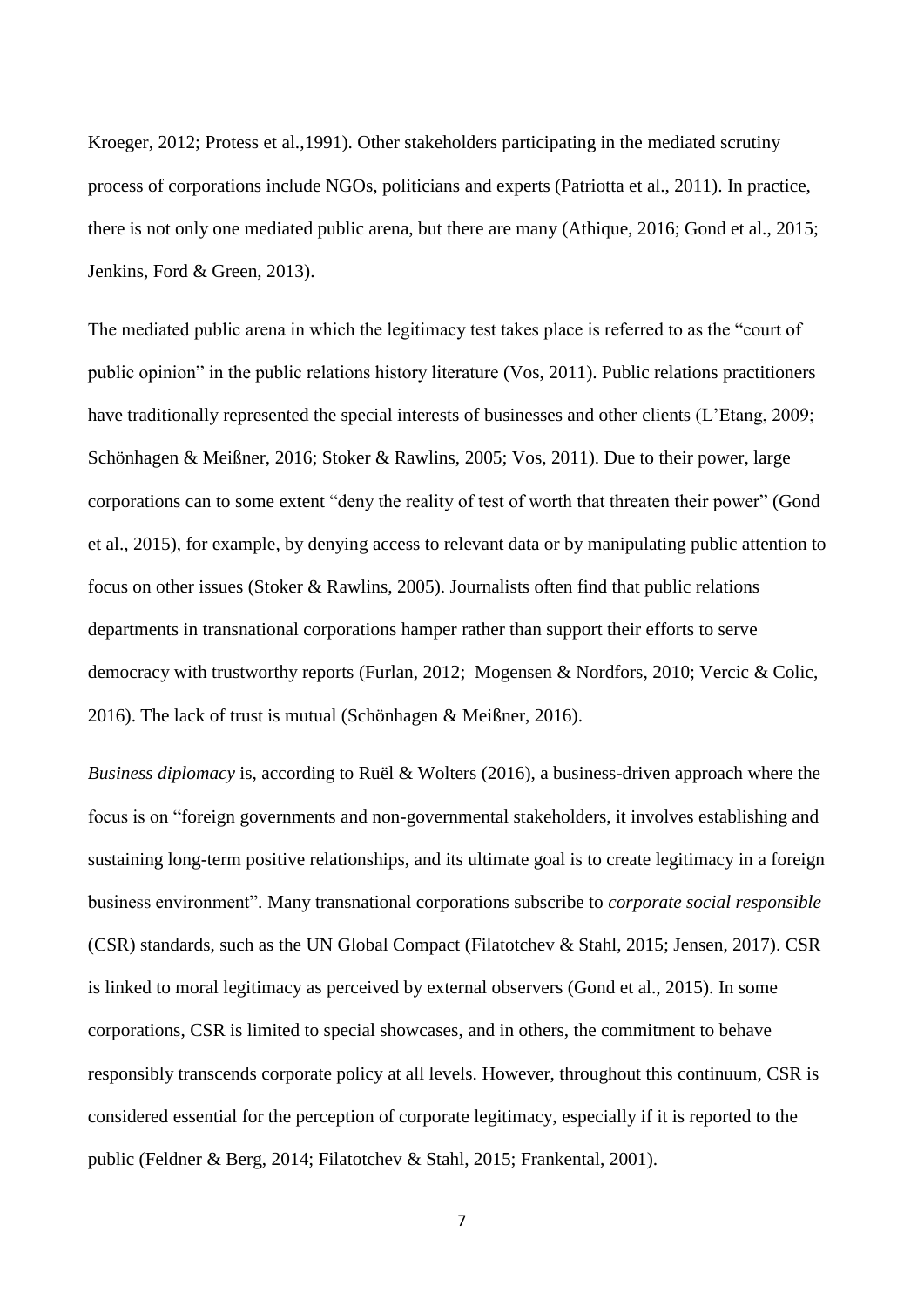There is a fundamental difference between being part of a controversy-based process that tests the legitimacy of corporations as public relations practitioners and the diplomatic approach that aims to solve conflicts through negotiations and long-term relationship building (Asquer, 2012; Macnamara, 2012), and consequently, diplomacy can hardly replace the need for actors involved in legitimacy testing. If journalists, intellectuals and other representatives of the public are prevented from fulfilling their democratic role as providers of trustworthy information, then people may find other, less rational ways to apply legitimacy (Boltanski & Thévenot, 2006; Johnson, 2017).

## **3.2 Being attractive to the world**

Asquer (2012) suggests that the role of the actors in economic and commercial diplomacy is that of "professional 'salesmanship.'"

According to Ruël (2013b) *economic diplomacy* is "concerned with general economic policy issues and trade agreements". As the world recovered from WW2, theories proposing a link between democracy, interdependence between states, prosperity and peace "resurfaced" (Waltz, 2008). As an example, the Global Think Tank Diplomatic Council (Athauda, 2017) writes that "economic diplomacy provides a solid foundation for international understanding and a more peaceful interaction amongst nations. A thriving economy bringing prosperity to mankind is one of the best guarantors of peace." From this perspective, much energy has been invested in creating the international structures that aimed at providing peace and prosperity, including Association of Southeast Asian Nations (ASEAN) of which Myanmar is a member. Additionally, *public diplomacy* has long been employed to win hearts and minds over to various ideologies (Cull, 2009).

While economic diplomacy involves negotiations of international trade agreements, *commercial diplomacy* describes the "predominately government-driven approach [...] to promote home country business abroad using diplomatic channels and processes" (Ruël, 2013b). Commercial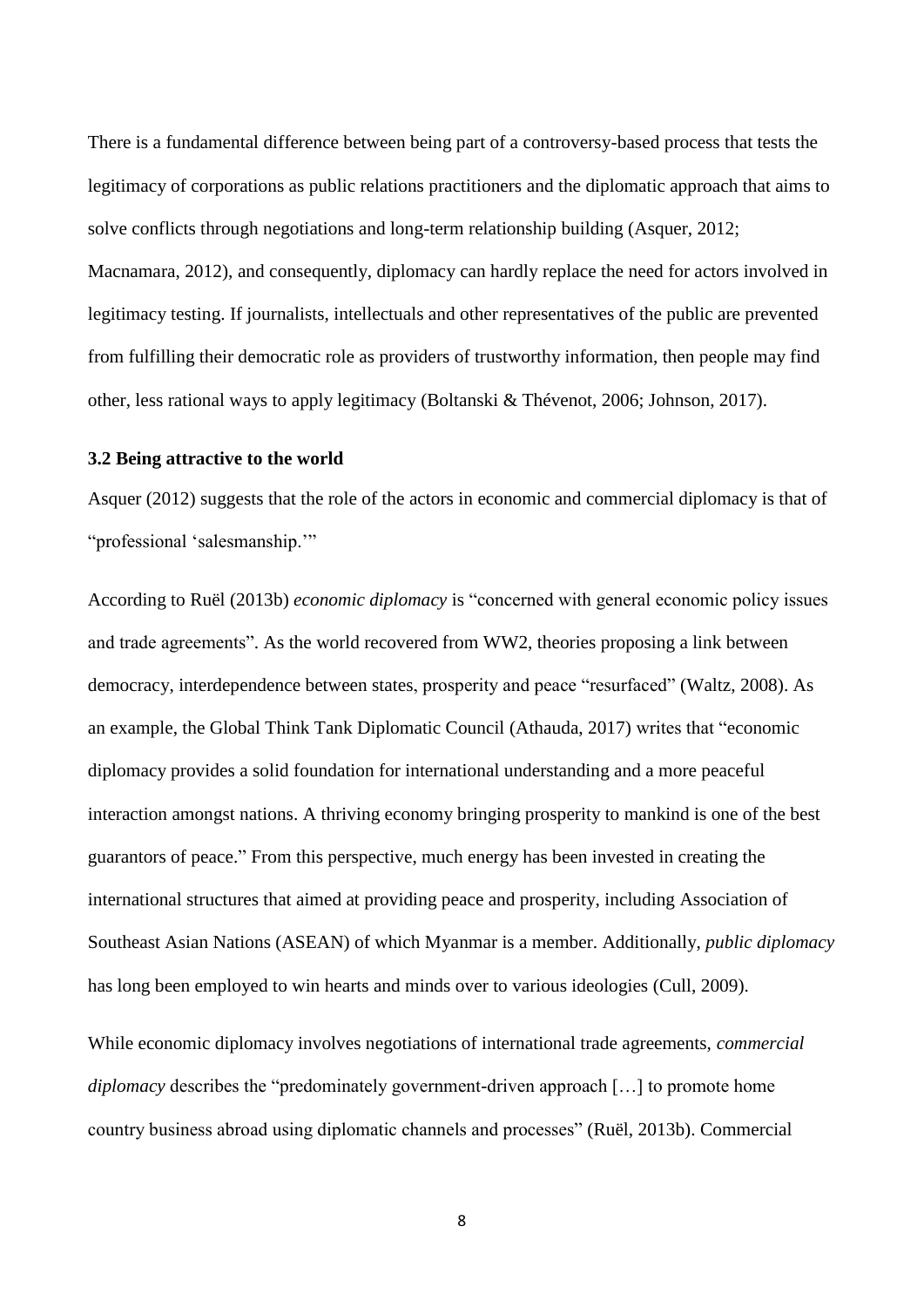diplomats work with representatives of foreign governments as well as business representatives (Asquer, 2012; Ruël, 2013b; White, 2015) to create favorable conditions for their businesses and economic development. Commercial diplomacy is supported by public diplomacy because an attractive image of a nation is assumed to create competitive advantages for their national businesses, trade and investments (British Council, 2013) and increase their soft power.

Nye (2014) writes that "soft power rests on the ability to shape the preferences of others". The means are "attraction and persuasion". Yun & Toth (2009) write that soft power implies an ability to "create mutual trust in constant interaction and negotiation" The assumption is that public diplomacy will eventually make it is easier for companies to operate internationally because foreigners trust people from the country in question (British Council, 2012, 2013). Many factors contribute to international trust (Mogensen, 2015), but in the China–Myanmar case, trust or lack thereof may be linked to local people's perception of the investor's ability, benevolence and integrity (Mayer, Davis, & Schoorman, 1995), display of cultural characteristics with which they are familiar from their own society (Zucker, 1986) and power (Bachmann, 2001).

Public diplomacy may contribute to governments' combined activities to influence the decisions and behavior of foreign states, but despite *new public diplomacy's* focus on dialogue and relation building (W. Kiehl, 2012; Pamment, 2013; Seip, 2016), public diplomacy does not allow foreigners to participate in the process of national policy formulations and decision-making (Ordeix-Rigo, Enric & Duarte, 2009). Such an influence by foreigners is not acceptable if we perceive the international society as consisting of sovereign states, where national governments get their "moral authority from the will of individual peoples" (L'Etang, 2009). It is, however, possible for transnational corporations to get involved in genuine negotiations with the public in host countries, because as transnationals their status is different from both genuine national and foreign actors.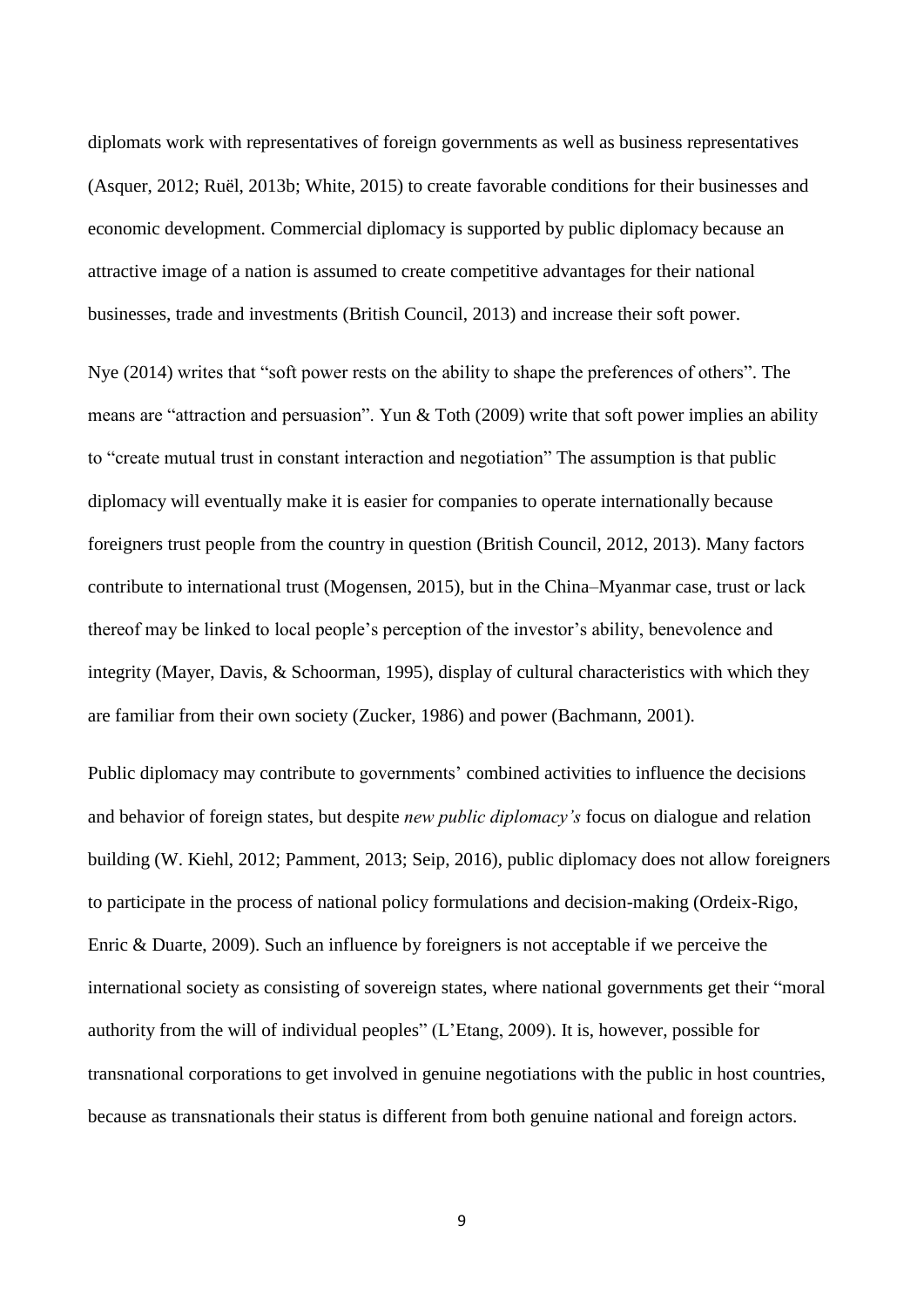## **3.3 Creating sustainable solutions**

The concept *corporate diplomacy* is often used interchangeably with *business diplomacy* (Rüel & Wolters, 2016), however it implies a different strategic approach which is open to transnational corporations. *Business diplomacy* is an appropriate concept for activities that aim at creating legitimacy for a firm's activities in a foreign environment, e.g. the long-term diplomatic activities of China Power Investment in relation to Myanmar's government, business partners and international organizations.

*Corporate diplomacy,* on the other hand*,* is a relevant concept for activities which transnational corporations engage in, when they perceive an opportunity or a problem in a host country and try to develop a sustainable solution in collaboration with relevant stakeholders at all levels, including civil society. Asquer (2012) writes that the role of actors in corporate diplomacy is that of "entrepreneurial brokers", where "she or he performs a function of mediation between parties that can potentially gain from collaboration". As Ordeix-Rigo and Duarte (2009) argue, successful corporations understand that their "presence in society is sustainable if and only if they are able to satisfy expectations from multiple stakeholders." Transnational corporations thus become important actors in policy formulation and development in countries in which they invest: "When investing in corporate diplomacy, corporations are looking to take new roles in society […] roles that have been generally associated with governments". Clearly, such a leadership position may also increase their power (Ordeix-Rigo, Enric & Duarte, 2009).

The context for development of corporate diplomacy is that foreign direct investments have increased sharply since the turn of the century (World Bank, 2016). Some of the larger corporations perceive themselves as truly international with no specific homelands and therefore no longer perceive themselves as operating in *foreign* countries (Hall, Svansø, & Karner, 2013; Jones, 2014); instead, they insist on having a stake in all countries in which they operate (Ordeix-Rigo, Enric &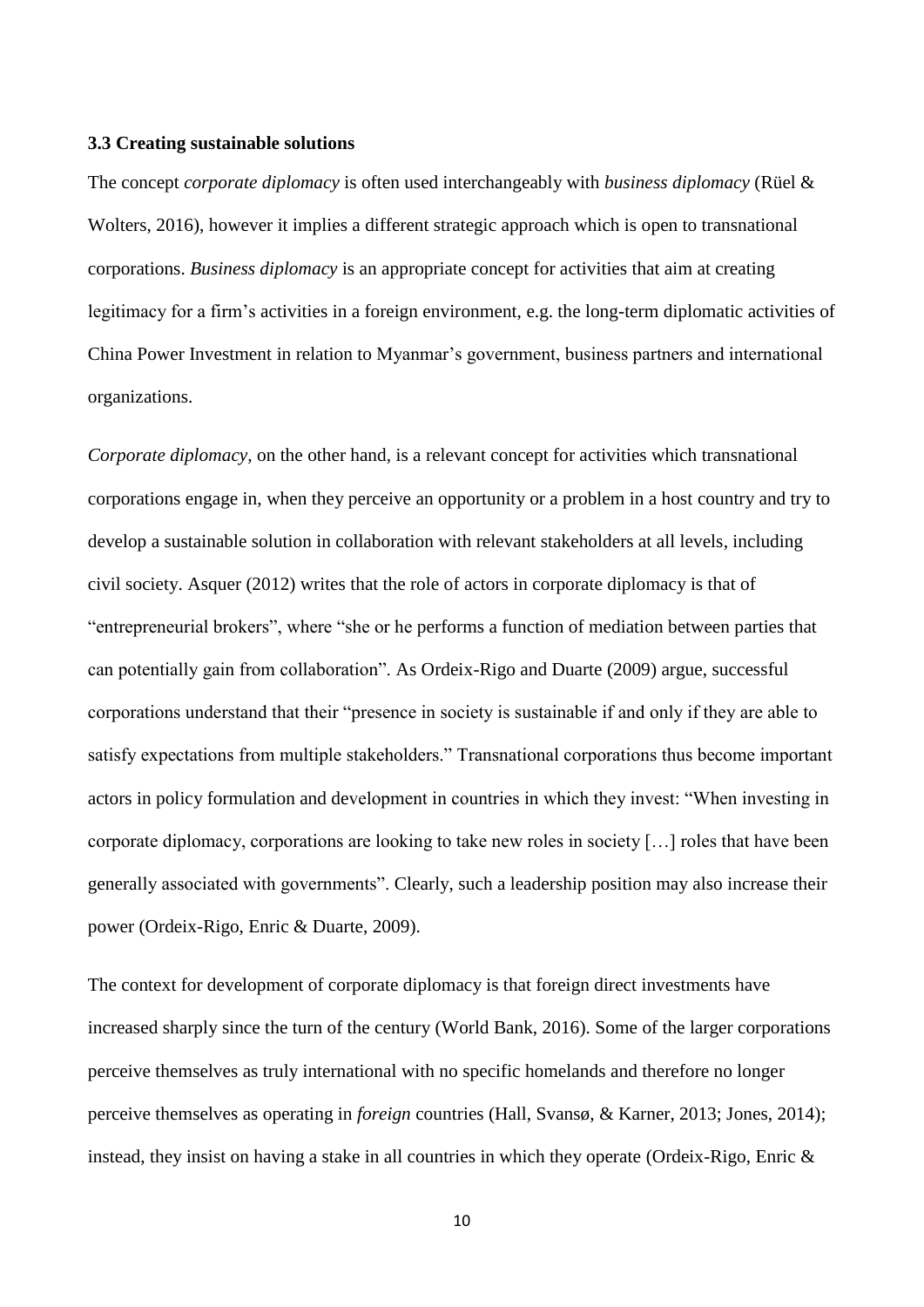Duarte, 2009). Their "stateless income" (Kleinbard, 2014) can be difficult for an individual nation to tax, and because of their economic power, countries find it difficult to prosecute them in criminal cases (Summers, 2013). In mainstream media, corporations are now perceived as controlling both soft power (Stone, 2014) and hard cash (Time, 2014; Jones, 2014). In the study of international relations, while the so-called political realists focus on the affairs of states, the liberals have a broader agenda, which Jones writes "often rests on the claim that current levels of cross-border transactions and their impact on the lives of ordinary people are unprecedented."

This shift in perception – from a world in which states and their political leaders governed to a world in which transnational corporations and organizations are perceived as independent actors in world affairs – has been underway for some decades (J. S. Nye & Keohane, 1971). Barron (1995) wrote that it was easier for business people to solve many of the world's problems than to wait for politicians to do it. More recently, Westermann-Behaylo et al. (2015) wrote that "corporations can take on global governance privately and act as independent political agents, not representing any state and solely pursuing their self-interest". Self-interest for a corporation may be to create solutions that are sustainable because they have been developed in collaboration with relevant stakeholders, including civil society. This may imply long-term relationships with multiple stakeholders, trust building, network communication, public involvement in decision-making processes and an effort to balance corporate interests with society's values (Henisz, 2014; Ordeix-Rigo, Enric & Duarte, 2009).

## **4. Case study: the Myitsone Dam**

The Himalayan Mountains form a border between China to the north and Myanmar to the south. The mountains in this area reach approximately 6 km high, and water from their glaciers is carried south by rivers in Myanmar's most northern state: Kachin. Before they reach Kachin's capital, the rivers N'Mai and Mali meet and form the all-important Ayeyarwady River (also called the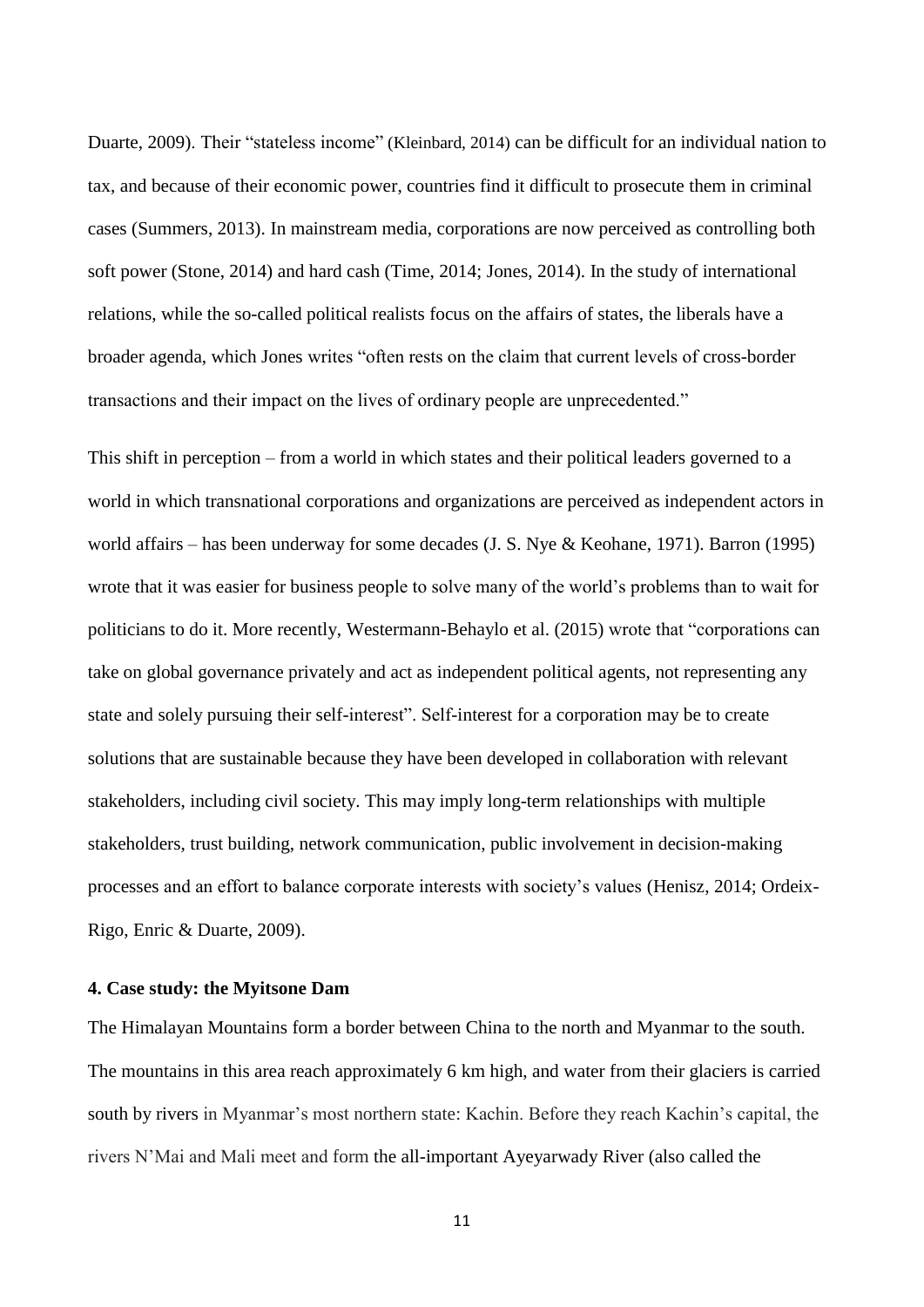Irrawaddy), which runs through Myanmar from Kachin in the north to the Andaman Sea in the south. Millions of people downstream depend on the river for their livelihood (e.g., fishing, farming, transportation).

Kachin State is home to many ethnic groups, including six tribes who consider themselves Kachin, are mostly Christians and claim to have relatives on the Chinese side of the border. The Kachin Hills contain vast resources (e.g., gold, jade, ruby, teak), and for decades, the Kachin Independent Army (KIA, formed 1961) has been fighting Myanmar's military, which makes large parts of the state inaccessible to foreigners. To some Kachin people, the confluence where the rivers N'Mai and Mali meet – also called Myitsone – is a sacred place and the birthplace of Kachin culture (KIO, 2011) and is also valued by nature lovers as a very beautiful place in which to picnic.

Along the three rivers, a number of hydroelectric plants have been planned, the largest of which is in the confluence area. The Myitsone Dam is planned to be approximately 1.3 km long and 140m high (Mena Report, 2014), and it will flood an area of approximately 450  $\text{km}^2$ , displacing more than 10,000 villagers. Over the last decade, people in Kachin have protested against the plans for the Myitsone Dam (Southeast Asian Affairs, 2012). Despite the protests, construction started in 2009, but Myanmar President Thein Sein suspended it in 2011, and since then, no final decision about the future of the project has been made.

Behind the project is a joint venture, Upstream Ayeyarwady Confluence Basin Hydropower Company (ACHC), in which the Chinese state-owned corporation CPI Yunnan International Power Investment Company (CPIYN) holds 80% of shares; the Myanmar Ministry of Electric Power and the Myanmar Asia World Company also hold 15% and 5% of shares, respectively. Despite being state-owned, CPI has some freedom to "independently carry out foreign trade, international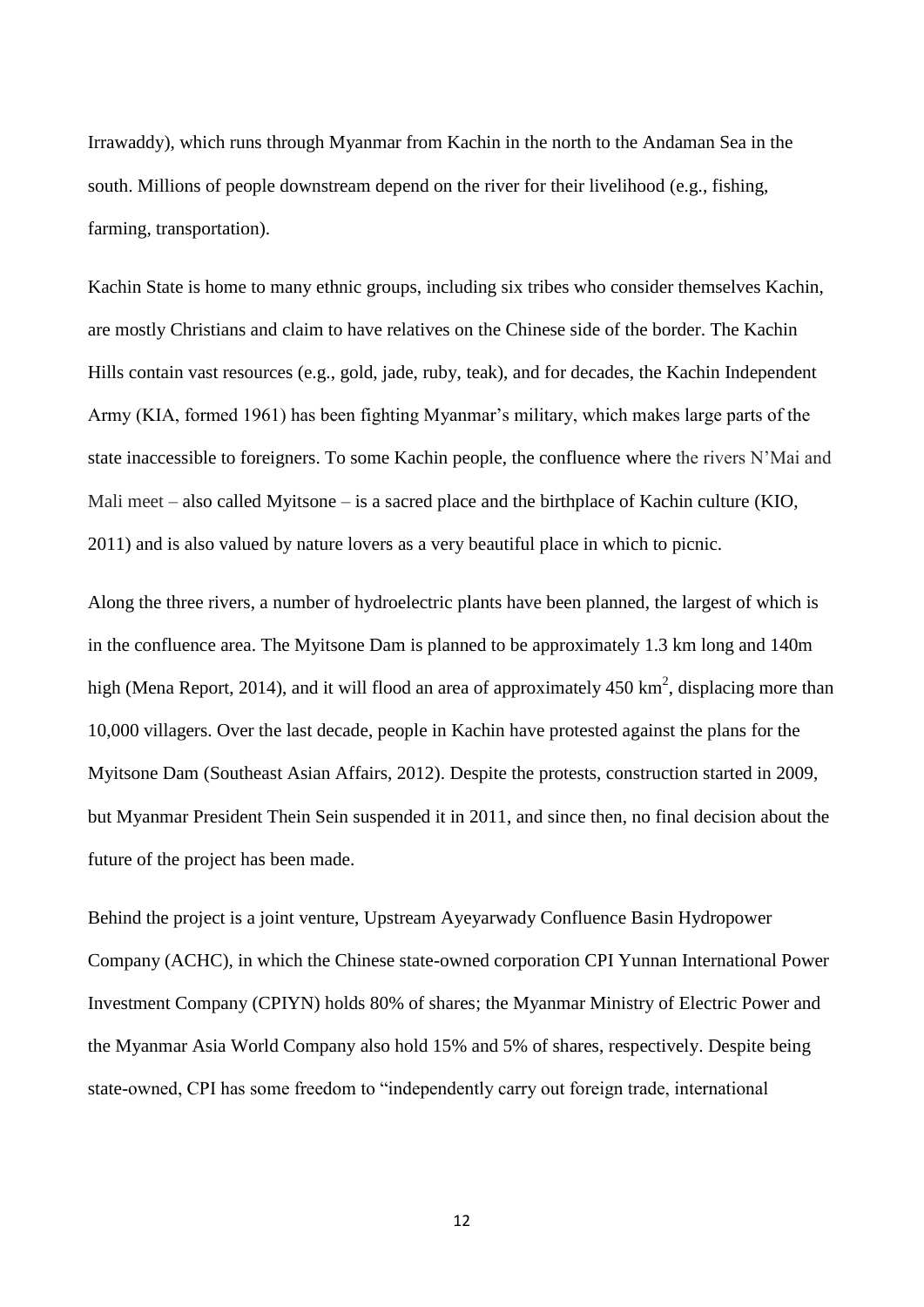cooperation, and overseas project contracting and labor cooperation" (CPI, 2017). Asia World is one of Myanmar's largest conglomerates and was founded by an ethnic Chinese family.

The suspension of the construction was announced in a letter from the president to the Assembly of the Union on September 30, 2011. The president wrote: "As our government is elected by the people, it is to respect the people's will," and he listed what he considered to be the most serious concerns related to the construction: natural beauties would disappear from sight; national races would lose their livelihood; commercial rubber and teak plantations would be destroyed; there was risk of "devastating effect on the Ayeyarwady River" and "melting ice from snow-capped mountains at the far north triggered by climate change, torrential rains or severe earthquakes may destroy Myitsone dam, claiming lives and property of the people in the towns and villages at the downstream of the dam" (Sein, 2011).

CPI President Lu Qizhou learned about the suspension from the media and was shocked. In an answer published in *China Daily*, he said: "I was totally astonished. Before this, the Myanmar side never communicated with us in any way about the 'suspension'" (China Daily, 2011). The Chinese investors have continued to ask the government to respect their rights to the property (Gruber, 2014). According to *The Myanmar Times*, in 2015, CPIYN calculated its spending to date to be approximately \$800 million, and Myanmar's government is contractually obliged to compensate CPI for the loss if the project is permanently cancelled (Lwin, 2015; Sun, 2012a). Leading politicians in China and Myanmar regularly discuss how to find an economic solution (Hazarika, 2016) (Chellaney, 2016; Sun, 2012b). A government commission started investigations of the dam projects in the fall of 2016 (ACHC, 2016).

Scholars have pointed to several factors that may have contributed to the government's decision to suspend the project. These can be categorized into five groups: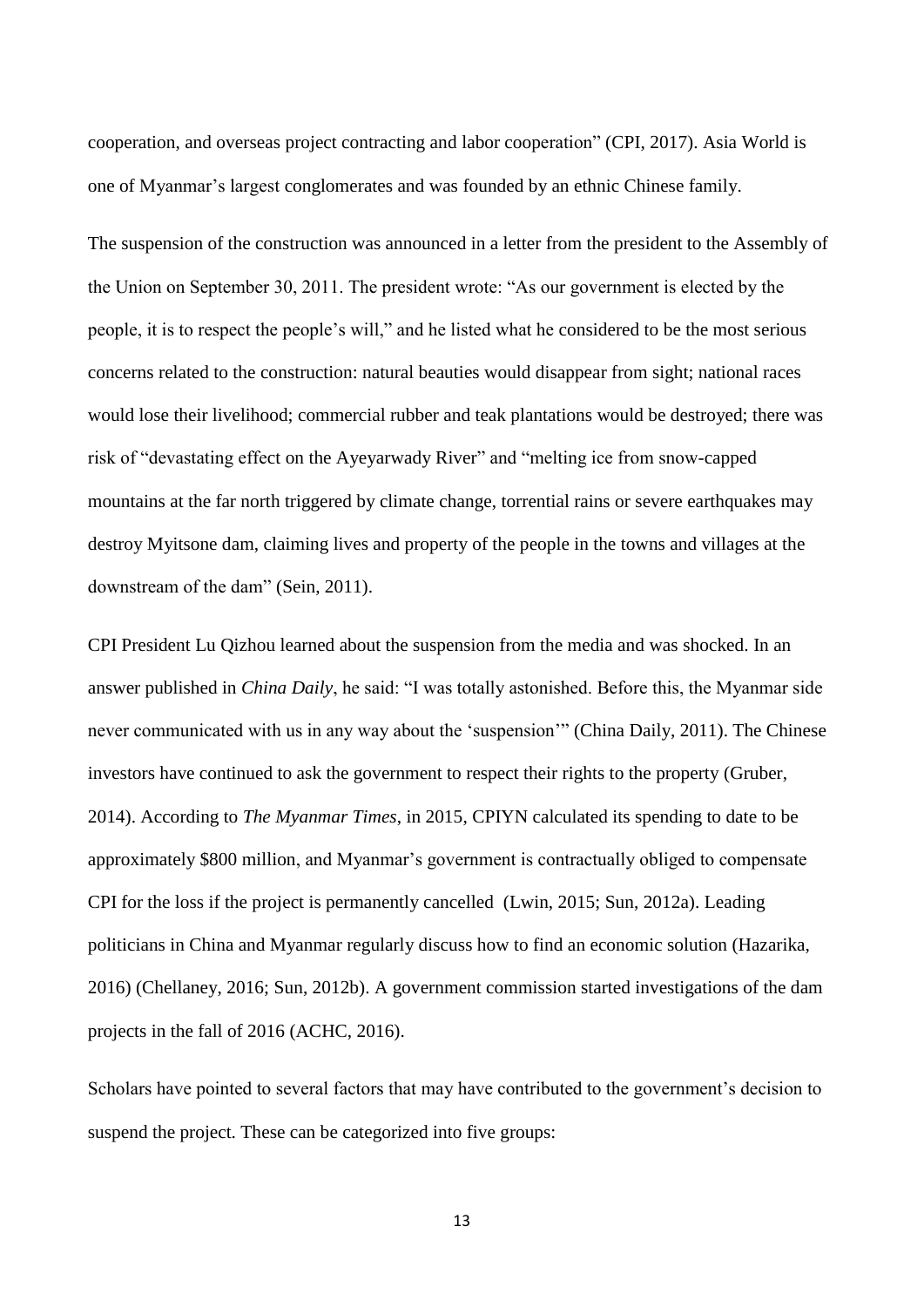1) *A general anti-Chinese attitude in Myanmar*, which is based on a fear of Chinese influence on society and a perception that Chinese investors are greedy, exploitative and unethical (Chachavalpongpun, 2012; Zin, 2012). After the suspension of the Myitsone Dam, China invested in public relations campaigns and CSR activities in Myanmar in an effort to improve its image (Sun, 2012b).

2) *Tactical value*: suspending the project has been perceived by some to be a strategic ploy to win the goodwill of western governments and neighboring ASEAN countries (Dossi, 2015) (Chachavalpongpun, 2012; Sun, 2012b; Sun, 2012a) and to help the government to gain domestic legitimacy during regime change (Dossi, 2015). It has also been suggested that the suspension would be perceived positively by segments of both the military and opponents of the military leadership (Zin, 2012) and that the Chinese investor could be used as a scapegoat by the government (Dossi, 2015; Kirchherr, J. Charles, & Walton, 2017).

3) *Public diplomacy assessment indicating that China lacks soft power in relation to the people of Myanmar*: Chinese investors are perceived as over-reliant on hard power and have (at least previously) underestimated the impact of public resentment (Zin, 2012; Yin & Rihan, 2016; Sun, 2012a). Sun (2012a) writes that CPI relied on "'government relations' to smooth obstacles such as public opposition to the Myitsone Dam." However, based on the lessons learned from Kachin, China has made an effort to improve relations with local communities, including public relations, CSR and public diplomacy activities (Kirchherr et al., 2017; Mon & Hammond, 2015; Sun, 2012b). 4) *No willingness to negotiate*: according to Sun (2012a), Myanmar's government repeatedly asked China to reconsider the project, but "China brushed off such messages, believing the government was effectively 'silenced'." Furthermore, Kachin individuals, grassroots organizations and Kachin Independence Organization (KIO) requested negotiations but apparently received no answer (KIO,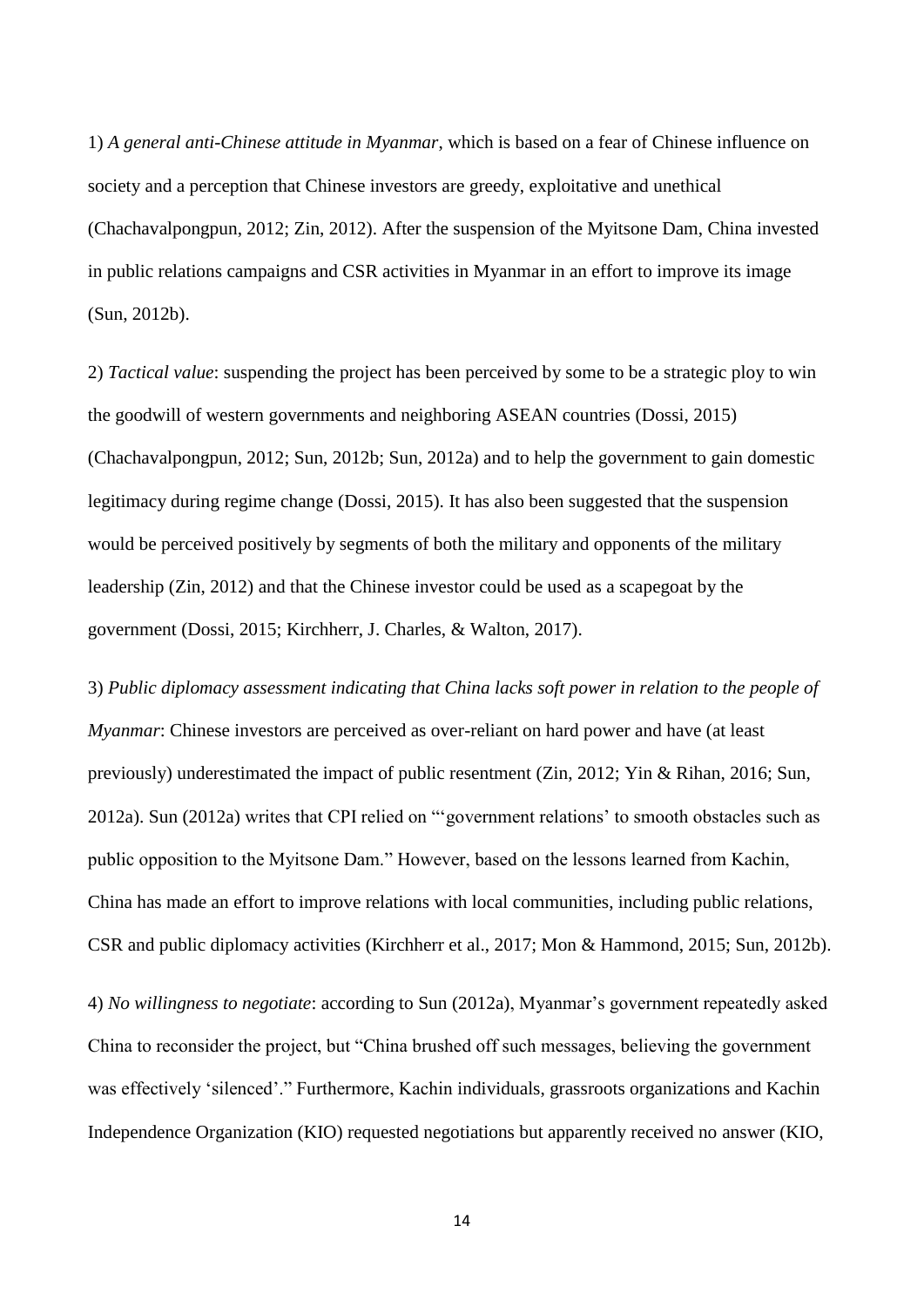2011; Southeast Asian Affairs, 2012); however, after the suspension, China suggested negotiations (Kirchherr et al., 2017; Sun, 2012a).

5) *A lack of engagement with the local population:* project management did not include participatory decision-making processes or other forms of two-way engagement with the local public. According to Sun (2012a), China has a "historical suspicion of the pro-West, Christian, Kachin population," and the mutual distrust has been confirmed in the last decade. Gruber (2014) states that much of the public resistance to the Myitsone Dam was a result of a failure to involve the local population: "The feeling of being sidelined was particularly acute for the Kachin," she writes. Following the suspension, China has called for enhanced "mutual strategic trust" – which, according to Sun (2012b), "only happens when there is a bankruptcy of such trust."

## **4.1. Analyses of corporate communication**

Since the suspension, ACHC has used commercial and trade diplomacy, public relations and CSR tools in an effort to convince the Myanmar Government to allow the construction to proceed, while the grassroots opposition has employed many forms of public communication in an attempt to persuade decision makers to permanently cancel the project. In the following analysis, communications from the grassroots opposition will be presented as a context for the corporate communication; subsequently, the ACHC will be analyzed as an example of corporate communication.

## *4.1.1. Grassroots opposition*

The grassroots opposition constructs itself as having deep roots in the physical location: the ancestral land with its fields, plants and animals; the river with its fishes and seaweed and the tribes with their historical traditions, spirituality, colorful costumes and distinct culture. In 2015, under the leadership of Kachin Culture and Literature Society, Kachin people raised a plinth next to the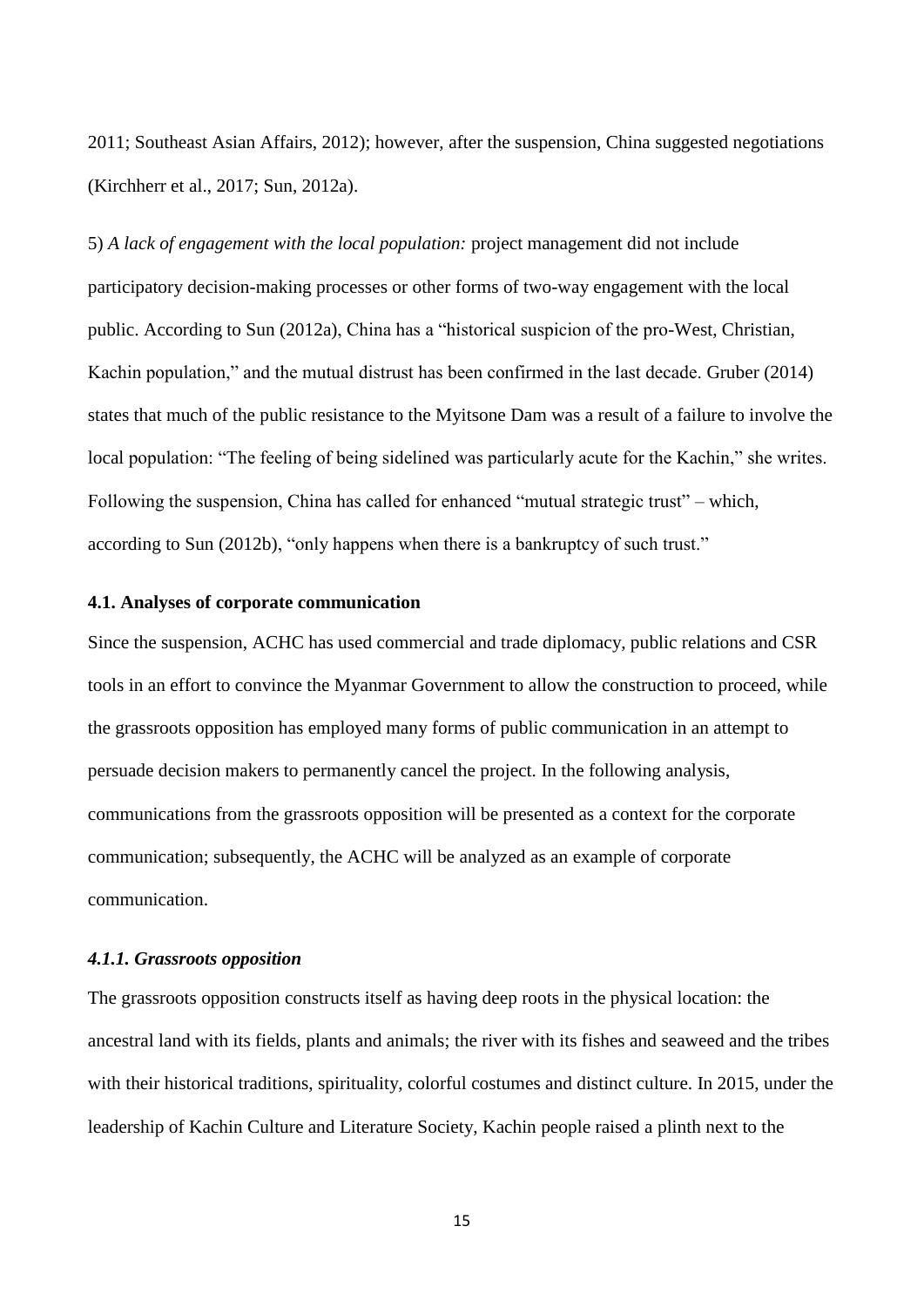confluence, where there is also a small open-air museum; according to legend, the first Kachin family settled here around 2000 BC.

Thousands of people have contributed to public opposition against the dam, including Myint Zaw, a Burmese journalist and activist who used photographs and art to organize protests and received the Asia 2015 Goldman Prize for this work (Giggacher, 2015; Gonzáles, 2015); Buddhist monks, who helped to organize the NGO meeting that was "formative in 'Save the Irrawaddy' […] the first mobilization of civil society that affected political decisions," according to (Perriére, 2015) Perriére (2015); the Eleven Media Group, led by CEO Dr. Than Htut Aung; dissident writers U Ludu Sein Win and U Aung Din; veteran environmentalist U Ohn; journalist Maung Wuntha; actor Kyaw Thu and cartoonist Aw Pi Kyeh (Zin, 2012; The International Herald Tribune, 2011) .

Many different mediums are used by the "Save the Irrawaddy" movement, including social media; newspaper and magazine articles; press photos; public meetings and exhibitions; cartoons, poems and songs; petitions; public statements and open letters; religious sermons; music performances; interviews and scientific reports. In many party offices, hotels and private homes in Kachin, an elongated image of the Myitsone is prominently shown. This poster is a symbol of the resistance movement.

In many of the movement's publications, two major themes emerge, according to Zin (2012): "(a) 'The Irrawaddy' is being betrayed, and (b) 'The Irrawaddy' is crying all the way from its source, the Myitsone". It is interesting that these two themes cast the river – not the Kachin people – as the victim. This is strategically important because the river is essential to the survival of millions of people in central Myanmar, and its potential destruction is much more relevant to the majority of people in Myanmar than the wellbeing of a few thousand indigenous mountain people in the hardly accessible north. Furthermore, the beloved river is described as a being with human-like feelings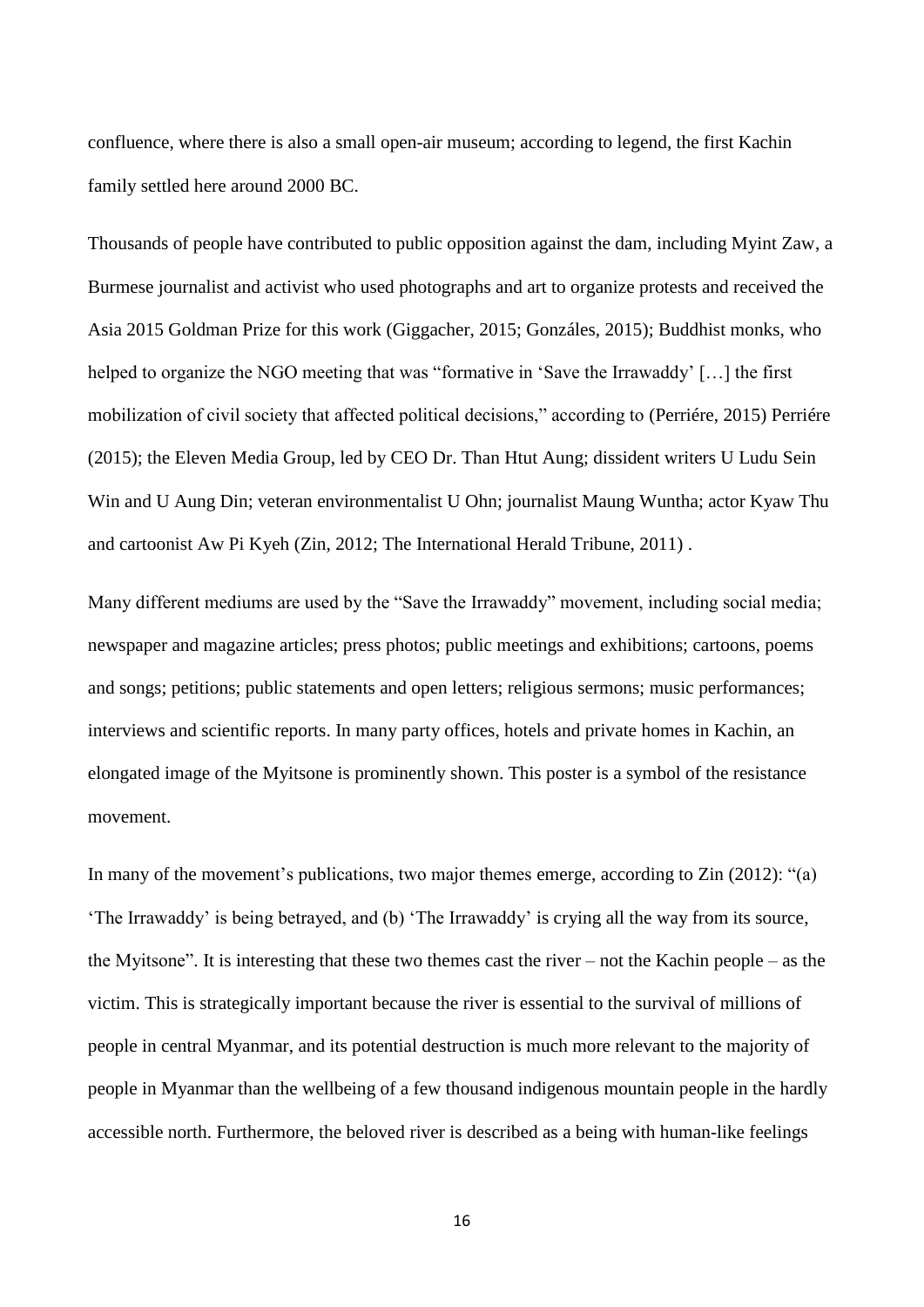rather than a chemical resource used for hydropower. Indeed, in the opposition media, the survival of the Myanmar people is linked to the fate of the river, as in U Maung Sein Win's poem, "Dead River": "Not so far in the future, Myanmar's people may disappear, did we drink our own blood?" (The International Herald Tribune, 2011).

In informal conversations, stakeholders in Kachin express fear of the dam being used as a weapon of mass destruction, saying that a disaster could result not only from technical failures but also from terrorism or war activities and that the potential of such a manmade disaster could be used to threaten Myanmar people, which could limit Myanmar's sovereignty. Commenting on the interview with CPI President Lu Qizhou in China Daily (2011), one reader wrote: "This dam looks like a bomb on the head of Myanmar".

The opposition constructs an image of the Kachin as the people to whom the land rightfully belongs, and the investors as unlawful invaders who are ready to kill if necessary in order to access the values of the land and the power of the rivers. Key frames here are ancestral lands, history and culture, while the discourse is overwhelmingly emotional and spiritual. Most of the arguments fall within the civic, domestic and green orders of worth (Patriotta et al., 2011).

### *4.1.2. ACHC corporate communication*

A corporation's website can be analyzed as a self-constructed profile of how it prefers to be perceived by its stakeholders. The ACHC website (ACHC, 2015) situates itself as part of the transnational community of global corporations, NGOs and international organizations – and, more specifically, a transnational business engaged in solving the world's major problems in a socially and environmentally friendly way. Their slogan is "Powering our future - providing electricity for Myanmar." The website is in English and Myanmar, and the implied users are both the transnational community and the highest stratum of Myanmar society. Five elements are used to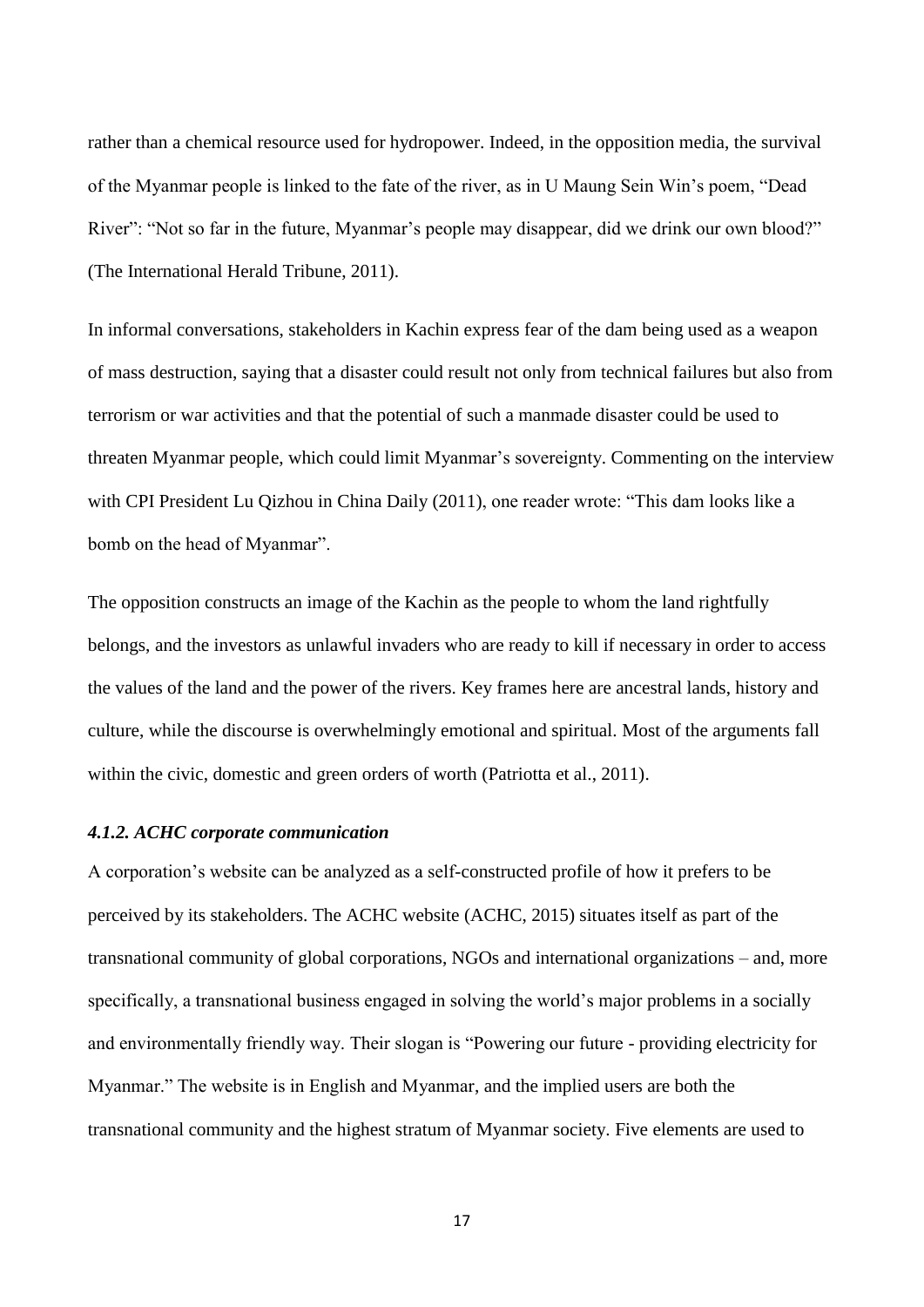create the image: 1) the "About Us" tab; 2) performance standards; 3) published meeting records; 4) purpose and 5) construction of lower stratum as culturally and socially "other". These five elements are explored below.

## 1. The "About us" tab

The website's cover picture shows 19 men in black suits and ties at a signing ceremony. This reflects the uniform of men in the transnational community as well as distinctly differing from the *longyis* worn by Myanmar men at all levels. A bar on the website provides email and fax addresses, but the website contains neither information on the physical location of offices nor the names of CEOs and board members. This lack of connection to physical space and specific human beings creates a sense of the corporation belonging to a community above the everyday world of people on the land. Names and addresses can be found on some of the publications on the website, but this information is older and may no longer be valid.

## 2. Performance standards

The corporation refers to performance standards developed by international organizations; for example, a CSR report covering the years of 2010 to 2012 is said to have been compiled using guidelines provided by UN Global Compact (COP), Global Reporting Initiative (GRI) and the International Organization for Standardization (ISO). ACHC also refers to 11 operational and safeguard policies of the World Bank and links to a report called *Sustainable Business and Investment in the Global Context* from a conference with other transnational actors. The overall impression is that ACHC acts responsibly and in accordance with international standards in every possible aspect of the hydropower project. The justification reflects the industrial order of worth (Patriotta et al., 2011)

## 3. Published meeting records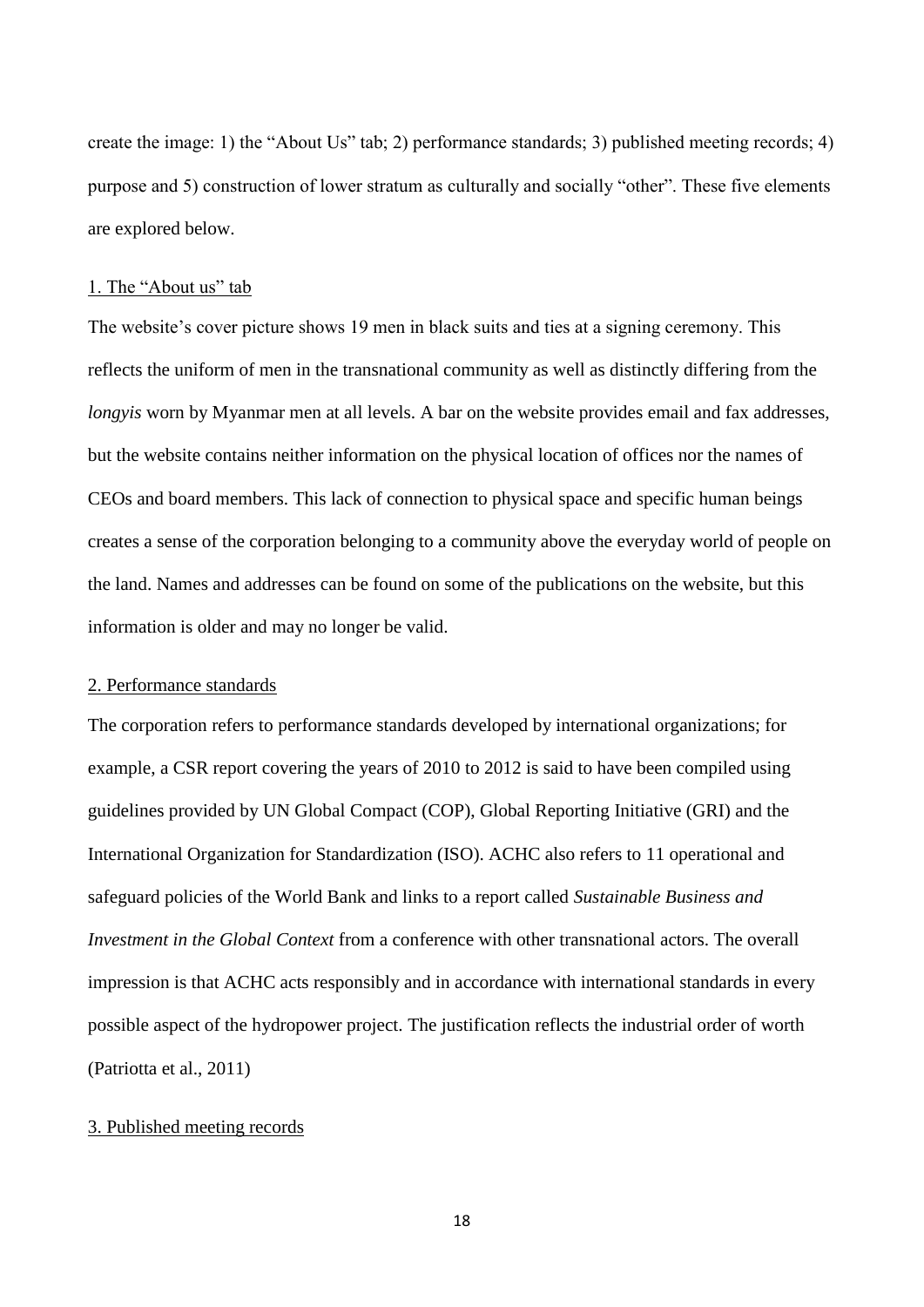The corporation is proud to publish its participation in meetings with actors in the transnational world. For example, in late 2015, it participated in the "first roundtable for Myanmar hydropower enterprise", organized by "the International Finance Corporation (IFC) subordinated to the World Bank" as well as in a donation ceremony organized by Global Environmental Institute (GEI) concerning a "Demonstration Project for Protection of Burmese Forests Based on Application of Clean Energy Technology."

## 4. Purpose

The corporation stresses its willingness to contribute to the goals put forward by international organizations. For example, it writes that, in 2010, the World Bank urged developing countries to accelerate their hydropower development.

## 5. Construction of lower stratum as culturally and socially "other"

The overall image of the relationship between the corporation and the local population in Kachin is that of the patron–client: "Our plans will bring jobs and prosperity to an area of Kachin State that desperately deserves them. For them to enjoy this secure future, they need ACHC to succeed."

ACHC controls vast economic resources and belongs to an international elite with influence and access to world-class knowledge. Their mission is to help people to access electricity that will improve their lives. In the process, villagers are moved to new two-story brick and timber houses with televisions, a constant water supply and free rice. The new villages have roads; churches and Buddhist temples; meeting houses; health facilities; kindergartens and primary and middle schools.

In various documents accessible from the website, the people affected by the project – and other people in Kachin – are constructed as disadvantaged and deprived of many opportunities. Before resettlement, the website states, most of them lived in thatched cottages, and the parents paid little attention to their children's education; since resettlement, their situation has improved, and they are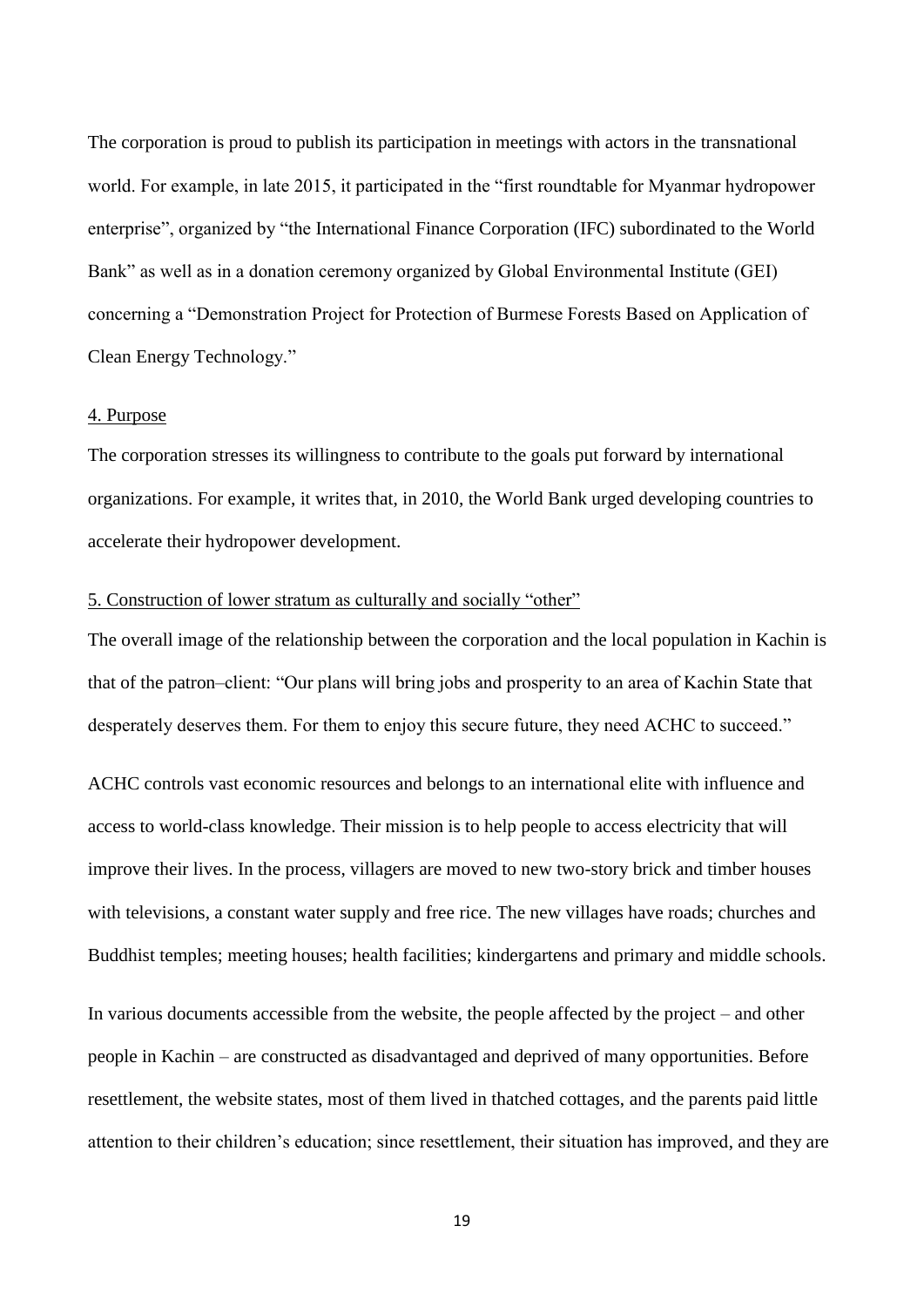grateful for donations. They are "unsophisticated mountainous villagers"; they demonstrate "superstition about priests"; they believe in lies, such as the risk of the dam bursting and they involve themselves in bargaining in order to squeeze as much as possible out of investors.

According to the CSR report, ACHC has taken the initiative to communicate with stakeholders to exchange ideas and has "paid attention to their suggestions and appeals". With resettlement communities, this has included questionnaire surveys, meetings, information sharing and ceremonies. They asked people their opinions on the types of housing to be built (e.g., including courtyards), and they conducted interviews with local religious leaders and elders. However, little information is presented on the ACHC website about the meetings with local stakeholders, and public opposition to the Myitsone Dam project is barely mentioned.

## **4.2. Communication challenges**

ACHC apparently strives to earn legitimacy from international organizations; it addresses their norms, values and standards for best practices, including impressive CSR programs for people affected by the project as well as references to international goals for clean energy production, high technical standards and scientific evaluation of the environmental impact of the dam. CPI was also successful in dealing with Myanmar's dictators.

However, there is little evidence of an effort to earn legitimacy from the people living on the land in Kachin and their grassroots supporters elsewhere. When the grassroots opposition's norms, values and standards are addressed at all, they are categorized as lack of understanding; ulterior motives (China Daily, 2011); superstition; manipulation and lies (Yin and Rihan, 2016). The building of new villages for people affected by the project is given as a concrete example of miscommunication. From a western viewpoint, the new homes and village facilities appear to be of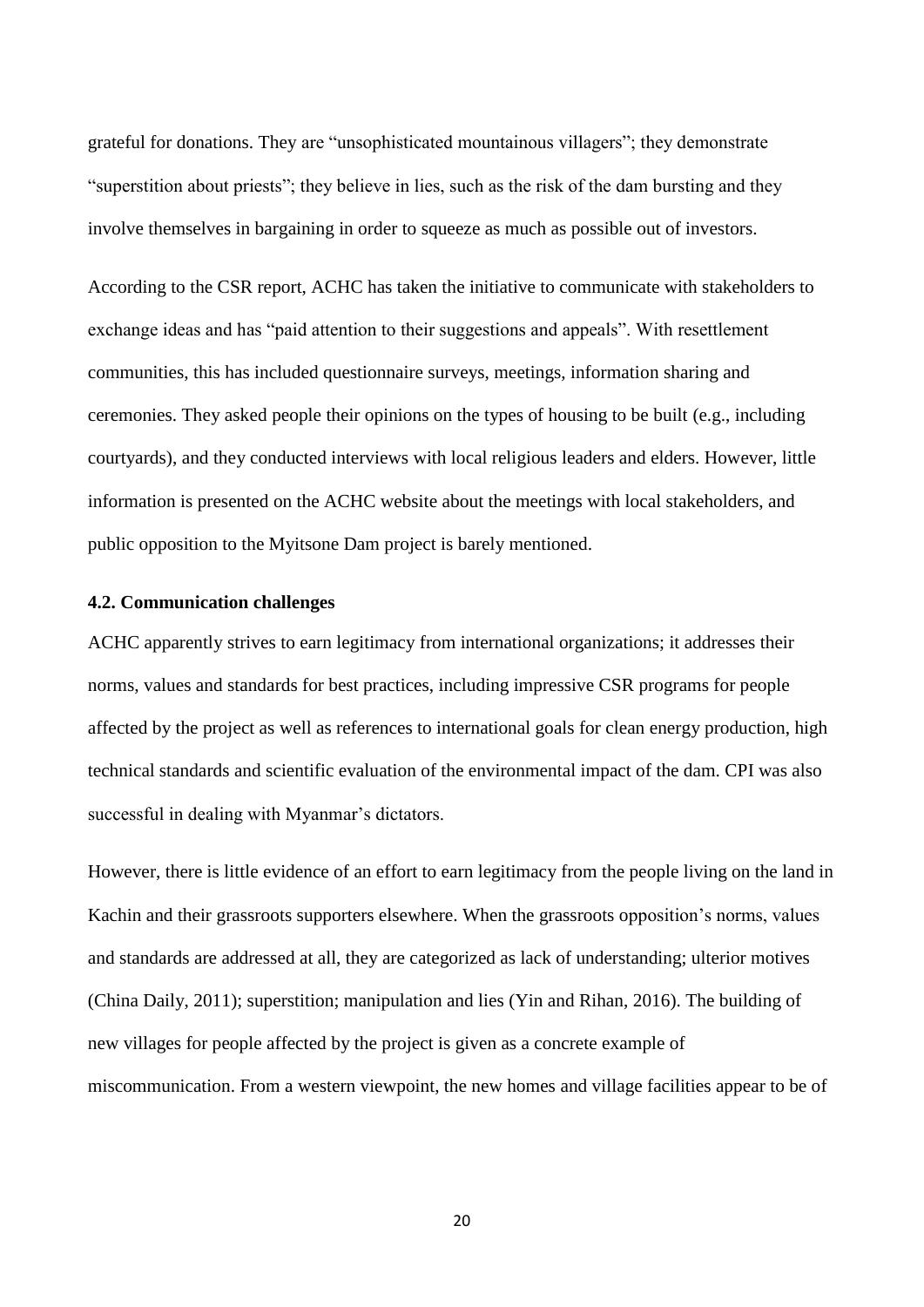a much better quality than is found in typical villages in the area. However, the people do not like the new houses and want their ancestral fields back.

Both the old military leaders and CPI largely overlooked societal opposition to the dam (Dossi, 2015) – despite its scope – until the project was suspended. Supposedly, CPI was not allowed to communicate directly with villagers before the suspension in 2011 because the contract was considered a government-to-government deal (Mon and Hammond, 2015). Statements from contractors resulted in public outrage (Zin, 2012; The International Herald Tribune, 2011), no doubt because they implied that hard power might be used to force people to accept the construction. In 2015, villagers in the area still felt that the local government and investors tried to manipulate them (Mon & Hammond, 2015) instead of taking their resistance seriously and helping to find a solution that was beneficial to both the public and the investors. Yin and Rihan (2016) write that the Myitsone project contains dilemmas typically encountered by Chinese enterprises when they invest globally:

"China absolutely has incontestable hard power in infrastructures and development, but lacks the corresponding layout of soft power such as media, religions and social organizations. Due to this imbalance between soft power and hard power, Chinese enterprises usually carry out the work with the insufficient understanding or even the misunderstanding of local society."

Any meaningful communication between the conflicting parties is further complicated by their use of different frames and discourses and their lack of shared values of what constitutes truth, respect (or lack thereof) for human dignity and/or business investments, negative stereotypes and mutual distrust.

## **5. Lessons learned from the case study**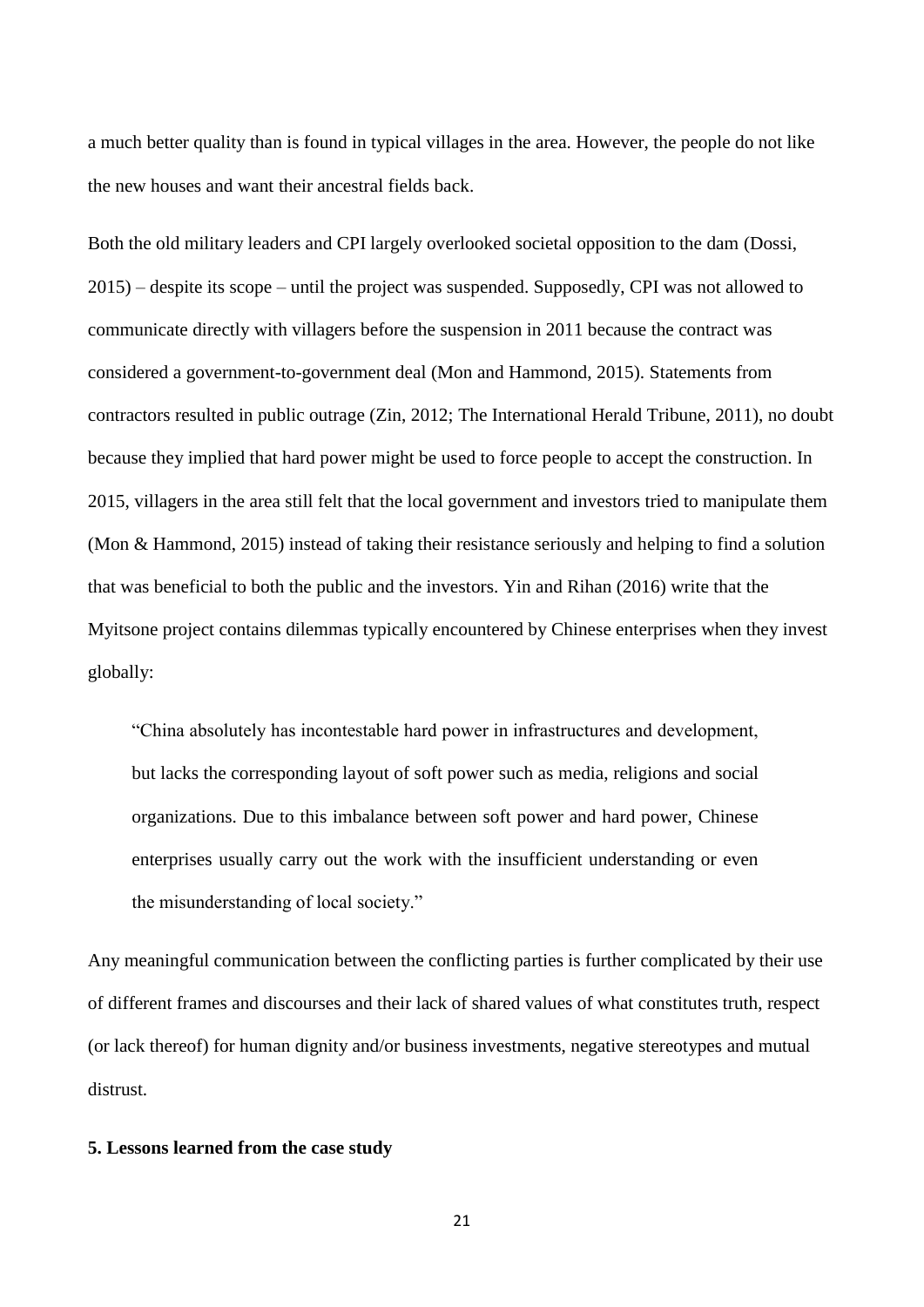The core problems faced by the Chinese investors in Kachin are fundamentally similar to challenges faced by hundreds of transnational corporations when their CEOs decide to invest in large-scale projects in faraway places with enormous consequences for people living on the lands chosen. This case therefore represents a useful site for analysis of the political context that can motivate transnational corporations to become involved in governance or, in other words, to shift from the traditional aim of seeking legitimacy to the much deeper involvement characterized by corporate public diplomacy. The following analysis uses Ordeix-Rigo and Duarte's 2009 article as an underlying premise throughout.

Analysis of the communication between the conflicting parties reveals that the Chinese investors and the Kachin grassroots organizations agree that the relationship is not equal. ACHC constructs it as a patron–client relationship, while the opposition constructs it as invaders versus native people; but, both of these constructions mediate a situation in which the Chinese investors are perceived as resourceful and powerful, while the Kachin are perceived as poor and powerless. If the corporation wishes to synthesize values and create a win–win situation, the corporate communication professionals must first develop the means to overcome the barriers that this hierarchical difference presents to finding a common negotiation ground and mutual trust.

During the years of military government in Myanmar, China demonstrated excellent skills in government-to-government diplomacy. Through economic and commercial diplomacy, China succeeded in obtaining government support for its strategic plans involving Myanmar, and the Chinese Government negotiated favorable working conditions for their investments (Sun, 2012a; Sun, 2012b). These negotiations between the neighboring countries are ongoing, but a government can only legitimately negotiate *on behalf of the public* if the public trusts it, and a government is only trusted by its people if it appears to act in accordance with the values of its citizens. Dictators can suppress people by force, but this does not constitute negotiating on their behalf. If a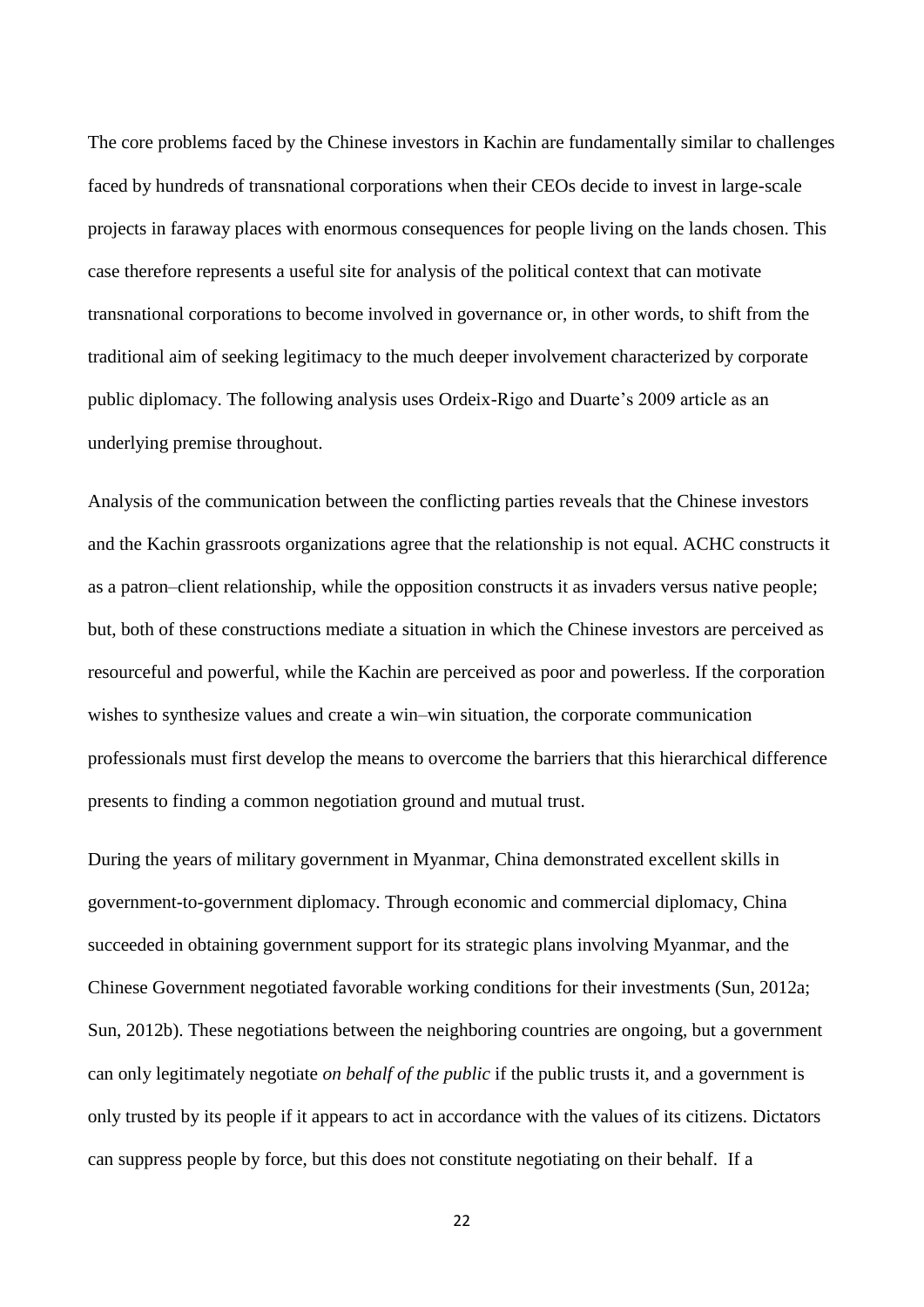government is not prepared to use violence against its people to enforce unpopular decisions, then winning public opinion is required for a corporate project to succeed.

From a traditional perspective, corporations are concerned about public opinion because they recognize the importance of being perceived as legitimate and having license to operate. In Kachin, ACHC applied several approved methodologies from the very broad field of public relations, including extensive CSR programs; regular meetings with stakeholders; information campaigns; reference to international recognized standards and claim of scientific and technical expertise. However, the Myitsone Dam case demonstrates that people cannot be persuaded to support projects that they perceive as threats to their most fundamental values, such as their life, human dignity and cultural belonging. Corporations that try to enforce projects that are perceived to threaten such values will not be trusted.

Ordeix-Rigo and Duarte (2009) argue that corporate diplomacy involves participatory planning and decision-making processes in which values are synthesized. From this perspective, public opinion is just as important in the planning process as corporate interests. Like governments, corporations need to develop projects that are in the public's interest because it constitutes good business, just as governments aim to make popular decisions because it constitutes good leadership. This was clearly demonstrated by President Thein Sein when he suspended the construction of the Myitsone Dam with reference to the public will; it was also later expressed by elected leader Aung San Suu Kyi, who said that it was vital for foreign investors in Myanmar to win public trust and confidence (Tun & Petty, 2015; Dinmore, 2015).

Democratic governments depend on public opinion; as a result, transnational corporations may choose to engage directly with the public, developing projects in direct negotiation with local communities rather than spending resources on convincing the host governments first and then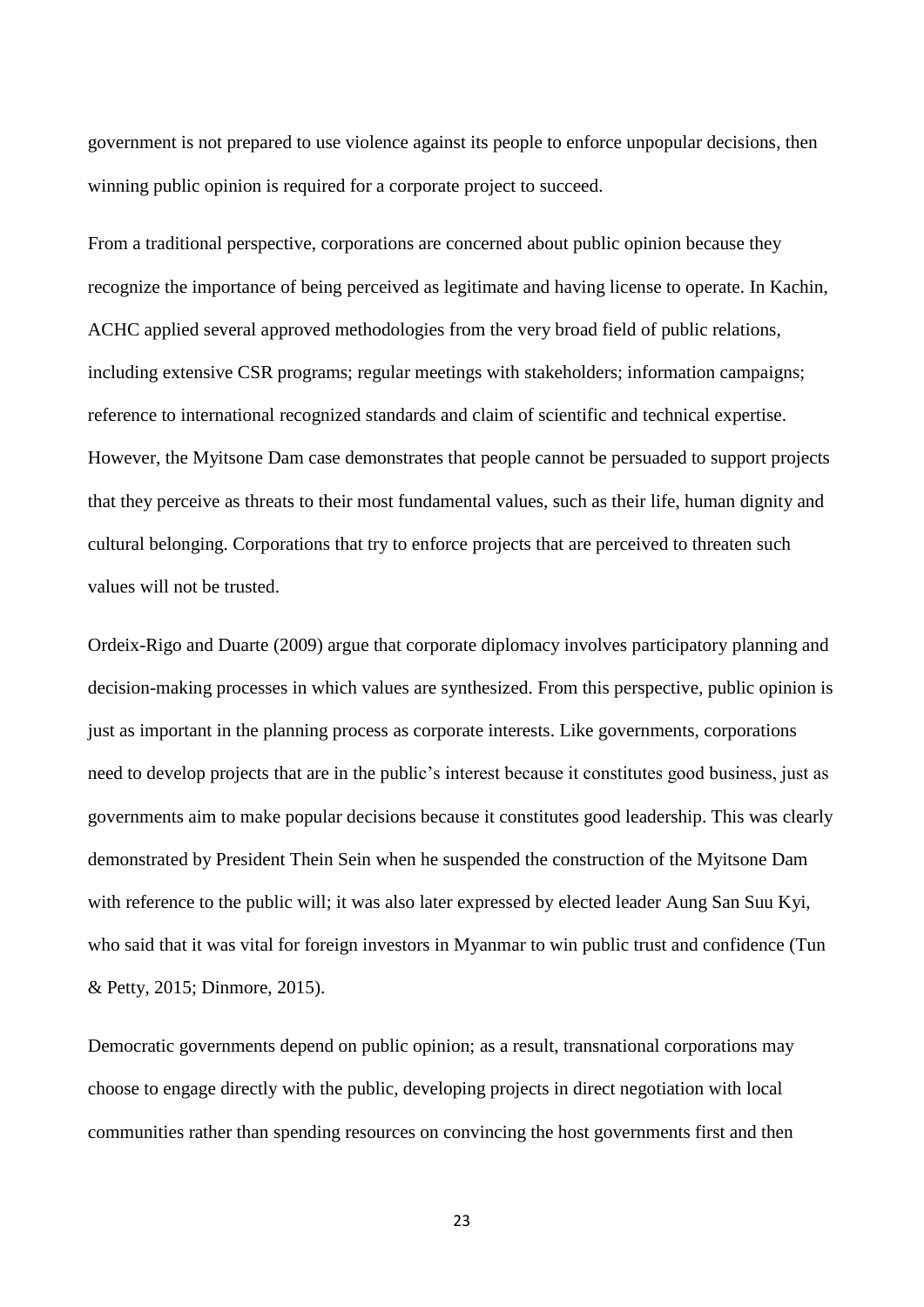allowing the government to mediate. If the corporation first has public support for a project, then logically it should be easier to win the legislative support of the government. While this argumentation seems in line with the realist perspective (Jones, 2014) on public diplomacy as an indirect tool to influence the state, it differs from this traditional perspective and agrees with the liberal perspective that the state is not the "most important actor in world politics" (Yun and Toth, 2009). In the Myitsone conflict, grassroots organizations and corporations have proven to be just as important actors as the governments of Myanmar and China. In essence, then, transnational corporations should involve themselves in local governance, and for these activities, the concept of corporate public diplomacy seems relevant.

## **Acknowledgements**

The author would like to thank The Carter Center and The Embassy of Denmark, Myanmar, for making the fieldtrips to Kachin possible in connection with election observation in 2015. However, the article is my sole responsibility. Neither The Carter Center nor The Embassy of Denmark has been involved in any discussion related to this article, and I have not disclosed confidential information obtained in my capacity as election observer. An abstract of this paper was presented to the NCA's 101st Annual Convention, Las Vegas, NV on November 19-22, 2015. I am grateful to the anonymous reviewers of this article for their informed suggestions.

### **Funding**

This research did not receive any specific grant from funding agencies in the public, commercial or not-for-profit sector.

## **6. References**

ACHC. (2015). About us. Retrieved March 1, 2017, from http://www.uachc.com/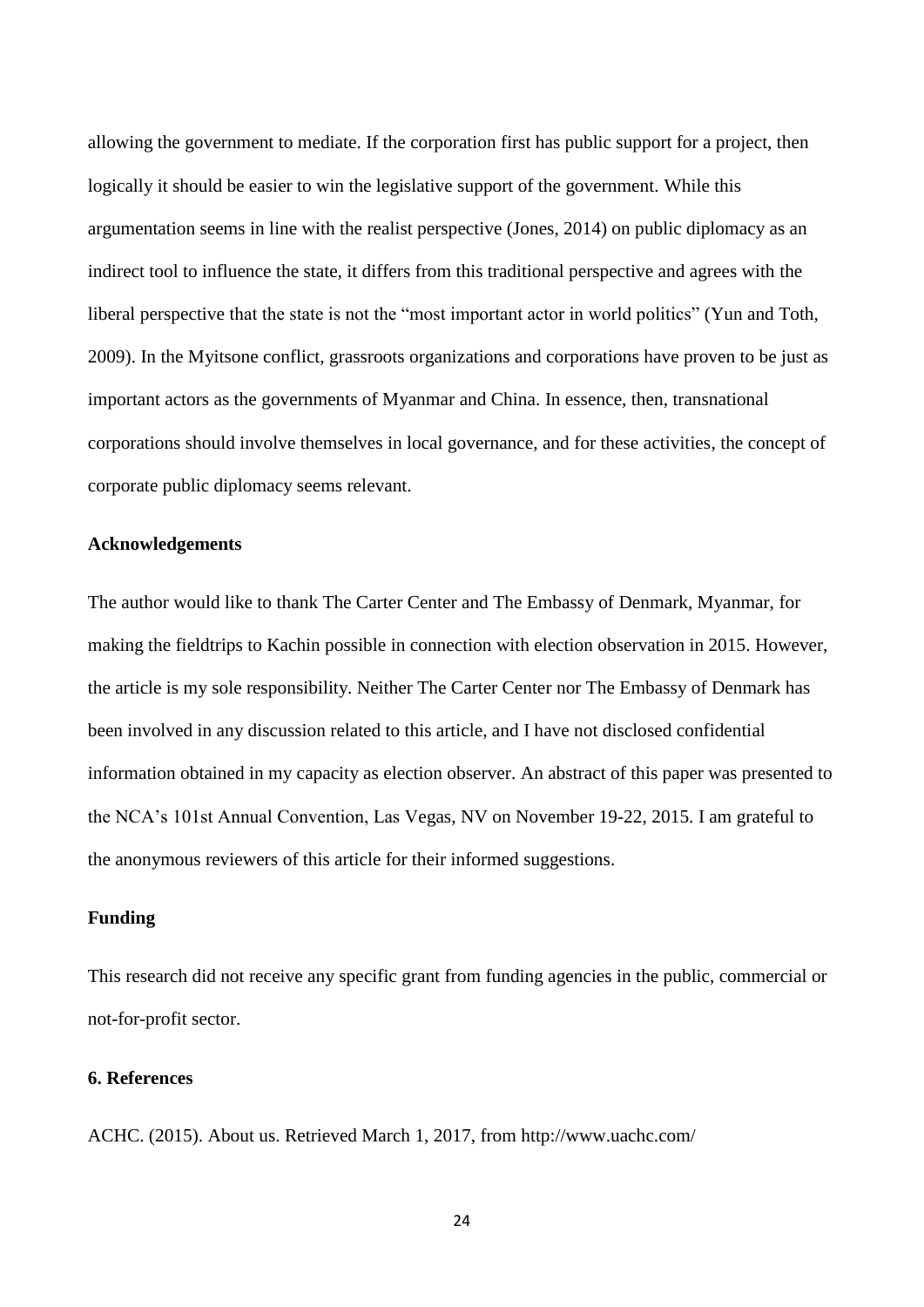- ACHC. (2016). Investigations of Upstream Ayeyawady Hydropower Projects. Retrieved March 2, 2017, from http://www.uachc.com/Liems/esiten/detail/detail.jsp?newsNo=11786
- Asquer, A. (2012). What is Corporate Diplomacy? And, Why does it Matter? *Journal of Multidisciplinary Research (1947-2900)*, *4*(3), 53–63.
- Athauda, B. (2017). The Principles of the Diplomatic Council. Retrieved March 4, 2017, from https://www.diplomatic-council.org/overview/principles/
- Athique, A. (2016). *Transnational Audiences: Media Reception on a Global Scale*. Cheshire, UK: Polity Press.
- Bachmann, R. (2001). Trust , Power and Control in Trans-Organizational Relations. *Organization Studies*, *22*(2), 337–365. http://doi.org/10.1177/0170840601222007
- Barron, A. R. (1995). The Multinational Corporate Perspective. In R. Trice, M. Hasegawa, & M. Kearns (Eds.), *Corporate diplomacy: principled leadership for the global community (Google Books Preview)* (pp. 13–15). Washington D. C., USA: Center for Strategic and International Studies.
- Boltanski, L., & Thévenot, L. (2006). *On Justification*. Princeton: Princeton University Press.
- British Council. (2012). *Trust Pays: How international cultural relationships build trust in the UK and underpin the success of the UK economy*. United Kingdom: British Council. Retrieved from https://www.britishcouncil.org/organisation/policy-insight-research/research/trust-pays
- British Council. (2013). *Culture means business: How international cultural relationships contribute to increased trade and competitiveness for the UK.* United Kingdom: British Council.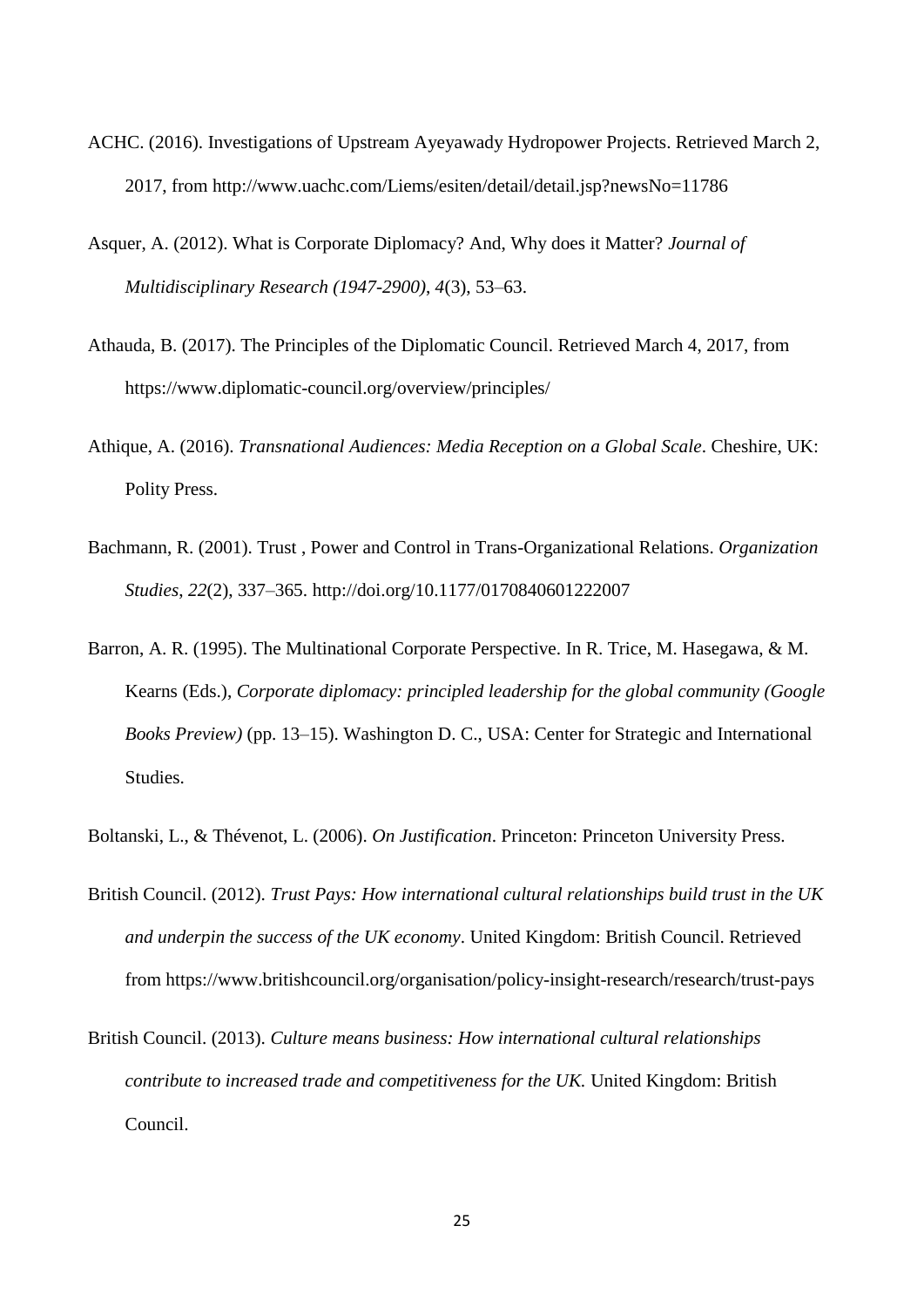- Bucheli, M., & Aguilera, R. V. (2010). Political Survival , Energy Policies , and Multinational Corporations. *Management International Review*, 347–378. http://doi.org/10.1007/s11575- 010-0036-1
- Chachavalpongpun, P. (2012). The Vexing Strategic Tug-of-War over Naypyidaw: ASEAN's View of the Sino- Burmese Ties. *Journal of Current Southeast Asian Affairs*, *31*(1), 97–114.
- Chan, S. W. D. (2016). Asymmetric Bargaining between Myanmar and China in the Myitsone Dam Controversy : Social Opposition as David ' s Stone against Goliath. Retrieved March 6, 2017, from http://web.isanet.org/Web/Conferences/AP Hong Kong 2016/Archive/71f82563-316f-415d-85ce-6458e57111a6.pdf
- Chellaney, B. (2016). China ' s dam problem with Myanmar. Retrieved March 3, 2017, from http://www.mmtimes.com/index.php/opinion/22517-china-s-dam-problem-with-myanmar.html
- China Daily. (2011). CPI: Mutual Beneficial and Double Winning China-Myanmar Myitsone Hydropower Project. Retrieved March 1, 2017, from http://www.chinadaily.com.cn/china/2011-10/03/content\_13835493.htm
- Ciepley, D. (2013). Beyond Public and Private : Toward a Political Theory of the Corporation. *American Political Science Review*, *107*(1), 139–158. http://doi.org/10.1017/S0003055412000536
- CPI. (2017). Business Scope. Retrieved March 1, 2017, from http://eng.spic.com.cn/Business Scope.htm
- Cull, N. J. (2009). *Public Diplomacy: Lesons from the Past. CPD Perspectives on Public Diplomacy.* Los Angeles, USA: Figueroa Press.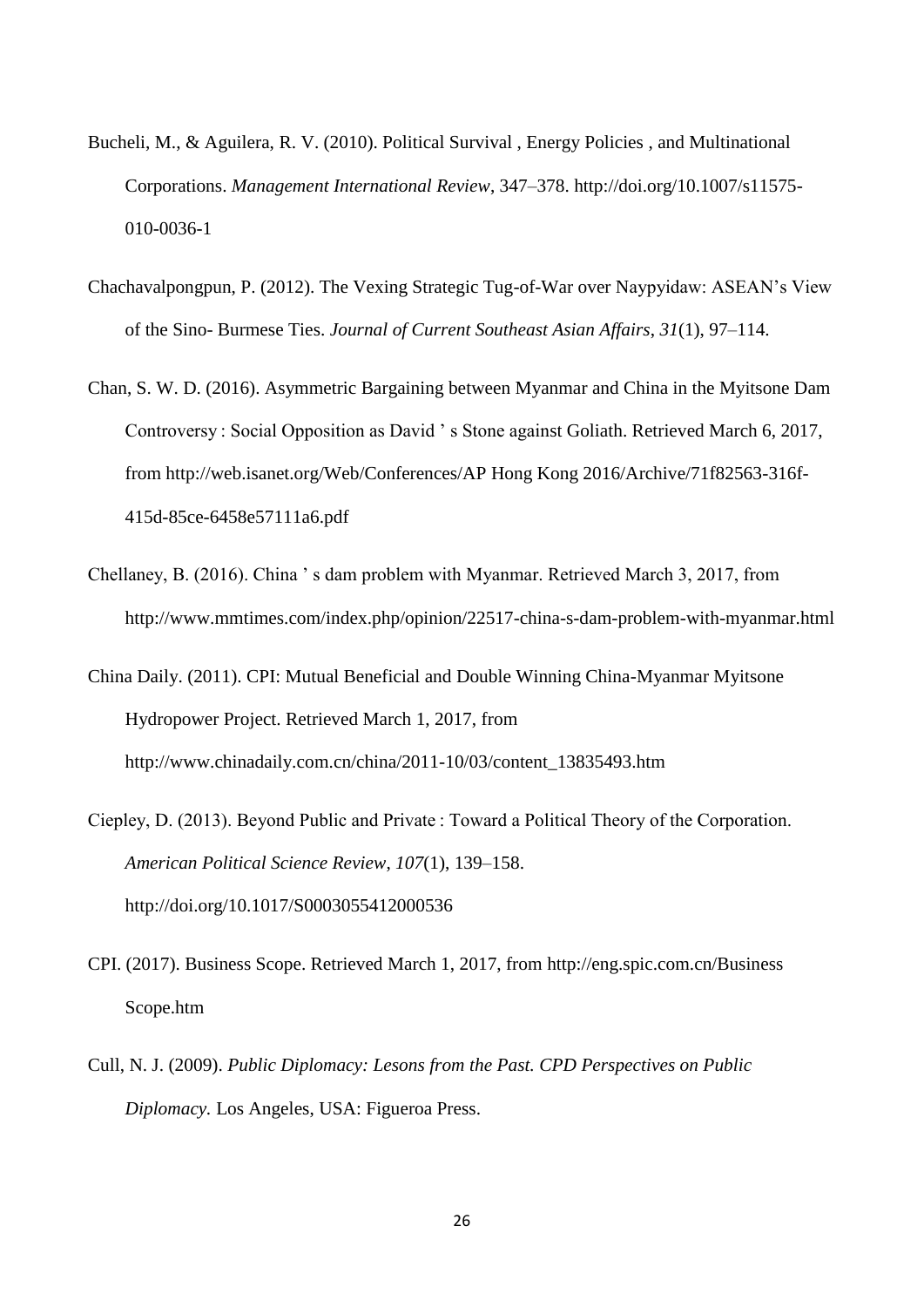- Cutlip, S. M., Center, A. H., & Broom, G. M. (2000). *Effective Public Relations* (Vol. 8th). New Jersey, USA: Prentice-Hall.
- Dinmore, G. (2015). NLD leader assures China of continued friendly ties. Retrieved March 1, 2017, from http://www.mmtimes.com/index.php/national-news/17696-nld-leader-assures-china-ofcontinued-friendly-ties.html
- Dossi, S. (2015). Regime Change and Foreign Policy. *European Journal of East Asian Studies*, *14*(1), 98–123. http://doi.org/10.1163/15700615-01401009
- Feldner, S. B., & Berg, K. T. (2014). How Corporations Manage Industry and Consumer Expectations via the CSR Report. *Public Relations Journal*, *8*(3), https://www.prsa.org/Intelligence/PRJournal/Vol8/N.
- Filatotchev, I., & Stahl, G. K. (2015). Towards transnational CSR: Corporate social responsibility approaches and governance solutions for multinational corporations. *Organizational Dynamics*, *44*(2), 121–129. http://doi.org/10.1016/j.orgdyn.2015.02.006
- Frankental, P. (2001). Corporate social responsibility a PR invention? . *Corporate Communications: An International Journal*, *6*(1), 18–23.
- Furlan, P. (2012). 9. Who can you trust? Medical news, the public and what reporters think about public relations sources. *Pacific Journalism Review*, *18*(2), 102–118.
- Gardener, H., Csikszentmihalyi, M., & Damon, W. (2001). *Good Work*. New York, NY, US: Basic Books.
- Giggacher, J. (2015). Art, activism and saving sacred rivers. Retrieved March 1, 2017, from http://www.newmandala.org/art-activism-and-saving-sacred-rivers/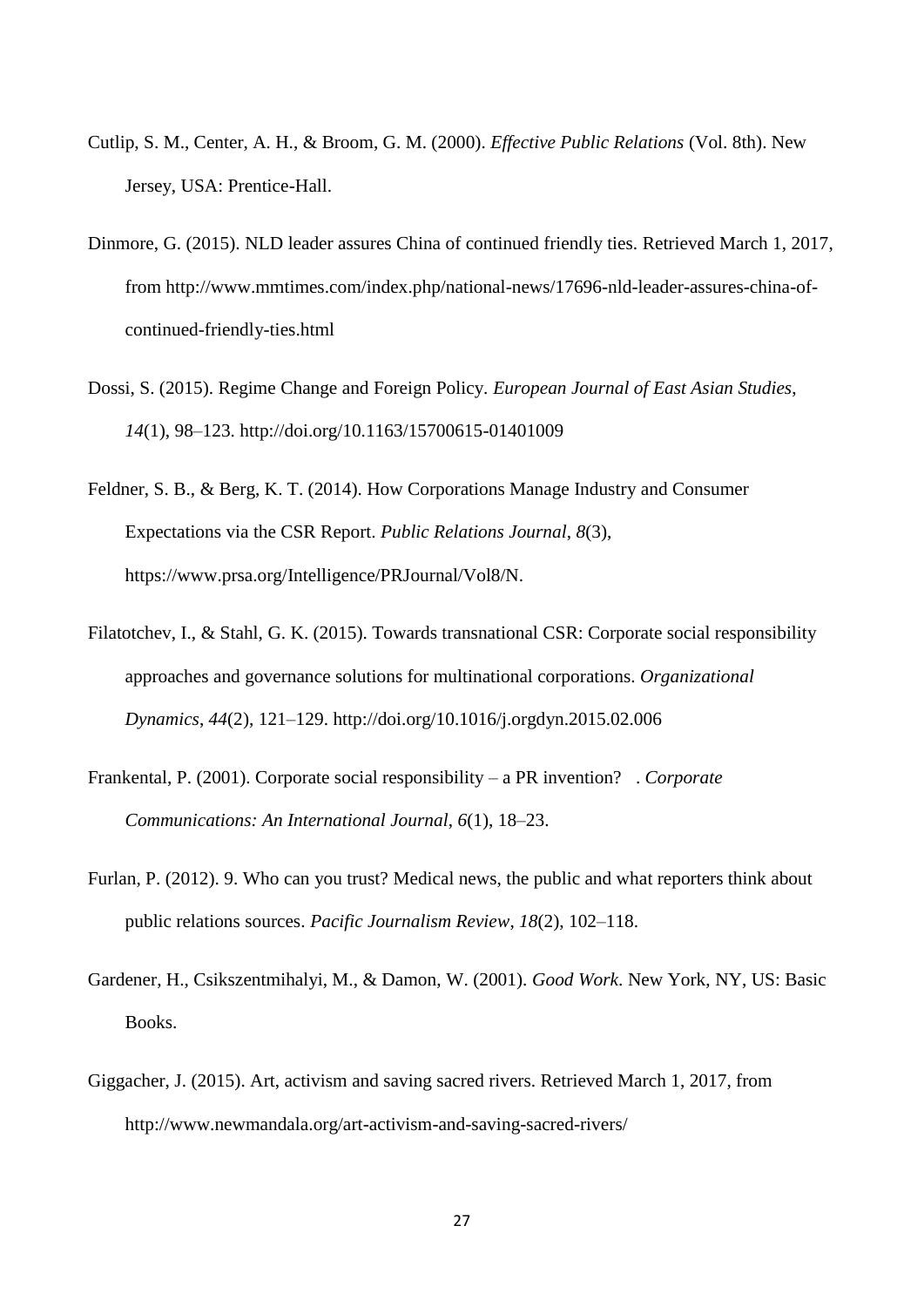- Gond, J. P., Barin Cruz, L., Raufflet, E., & Charron, M. (2015). To Frack or Not to Frack? The Interaction of Justification and Power in a Sustainability Controversy. *Journal of Management Studies*. http://doi.org/10.1111/joms.12166
- Gonzáles, J. (2015). Earth Day Special: Goldman Prize Awarded to Burmese Photographer Who Fought Dam Project. Retrieved March 1, 2017, from https://www.democracynow.org/2015/4/22/earth\_day\_special\_goldman\_prize\_awarded
- Goodman, M. B., & Hirsch, P. B. (2010). *Corporate Communication: Strategic Adaption for Global Practice*.
- Gruber, L. (2014). *The Intersection of Economic Development, Land, and Human Rights Law in Political Transitions: The Case of Burma*. (S. Bollens, Ed.)*ProQuest Dissertations and Theses*. University of California, Irvine, United States -- California.
- Hall, O., Svansø, V. L., & Karner, L. (2013). Lego hører hjemme i fantasiland. Retrieved March 1, 2017, from http://www.business.dk/detailhandel/lego-hoerer-hjemme-i-fantasiland
- Hazarika, O. B. (2016). Chinese Investments In Myanmar : A Dam Too Far Analysis. Retrieved April 10, 2017, from http://www.eurasiareview.com/
- Henisz, W. (2014). *Corporate Diplomacy: Building Reputations and Relationships with External Stakeholders*. Sheffield, UK: Greenleaf Publishing.
- Jenkins, H., Ford, S., & Green, J. (2013). *Spredable Media*. New York, NY, US: New York University Press.
- Jensen, I. (2017). New Collaborative Ways of Organizing Corporate Social Responsibility. In M. Gudic, T. K. Tan, & P. Flynn (Eds.), *Beyond the Bottom Line - Integrating the UN Global*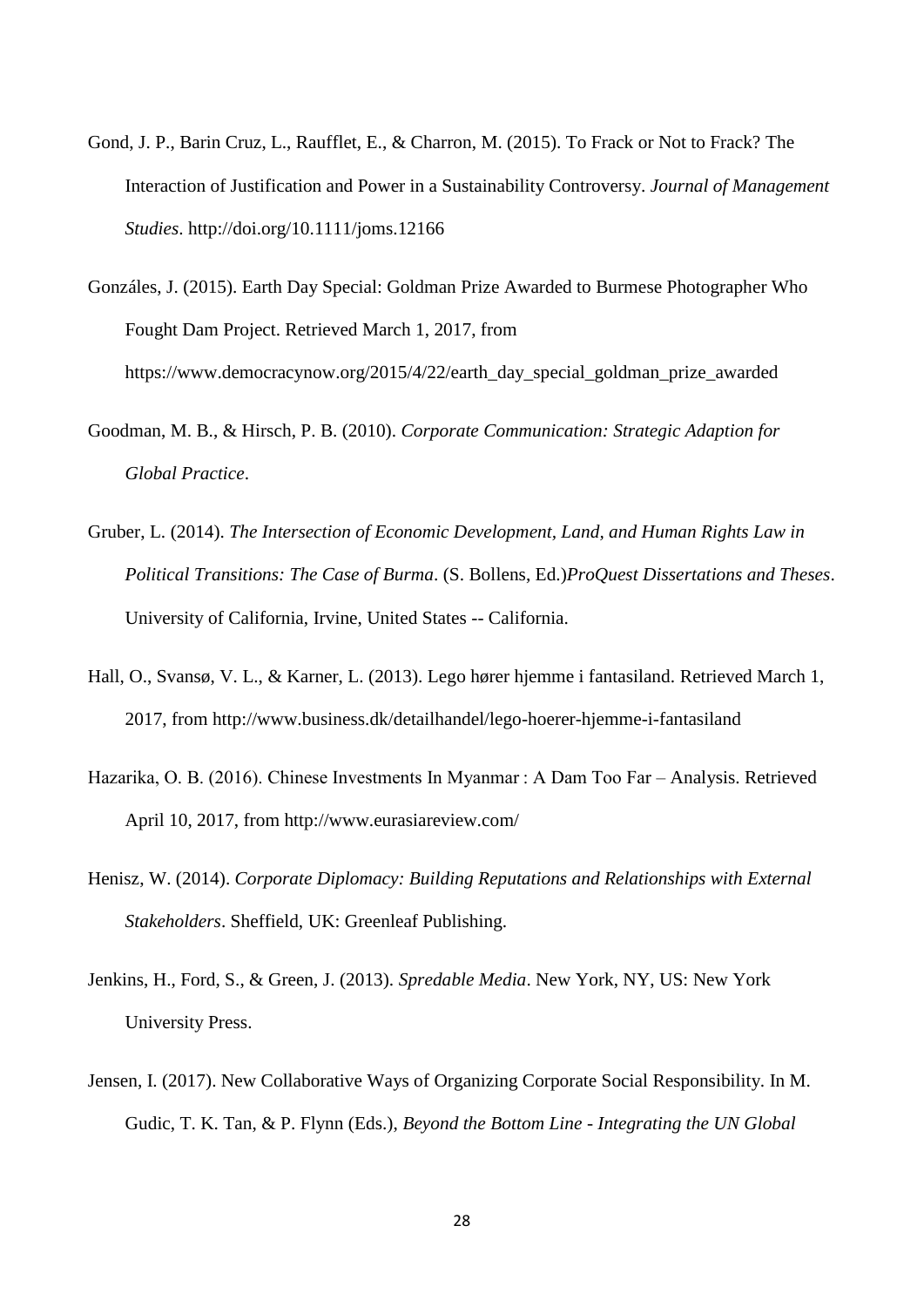*Compact into Business Practices* (p. 12). Saltaire, UK: Greenleaf Publishing.

- Johnson, C. Y. (2017). Harvard scientist worries we're "reverting to a pre-Enlightenment form of thinking." Retrieved February 26, 2017, from https://www.washingtonpost.com/news/wonk/wp/2017/02/23/harvard-scientist-worries-werereverting-to-a-pre-enlightenment-form-ofthinking/?postshare=8901487965316520&tid=ss\_fb&utm\_term=.25336e5c1e27
- Jones, C. (2014). *International relations: A Beginner's Guide*. London, England: Oneworld Publications.
- Kiehl, W. (2012). *The Last Three Feet: Case Studies in Public Diplomacy*. (W. P. Kiehl, Ed.) (1st ed.). Washington D.C., USA: The Public Diplomacy Council/PDWorldwide.
- KIO. (2011). Mali Nmai Dam Project, Letter to Chairman Communist Party of China, People's Republic of China, from Chairman, Central Committee, Kachin Independence Organization. Retrieved March 1, 2017, from http://www.burmalibrary.org/docs11/KIO-Letter\_to\_Chinared.pdf
- Kirchherr, J., J. Charles, K., & Walton, M. J. (2017). The interplay of activists and dam developers: the case of Myanmar's mega-dams. *International Journal of Water Resources Development*, *33*(1), 111–131. http://doi.org/10.1080/07900627.2016.1179176
- Kleinbard, E. D. (2014). "Competitiveness" Has Nothing to Do With It. *Legal Studies Working Papers Series*. Berkley: The Berkeley Electronic Press. Retrieved from http://law.bepress.com/cgi/viewcontent.cgi?article=1265&context=usclwps-lss
- Knudsen, M. (2010). Surprised by Method—Functional Method and Systems Theory. Retrieved March 1, 2017, from http://www.qualitative-research.net/index.php/fqs/article/view/1556/3067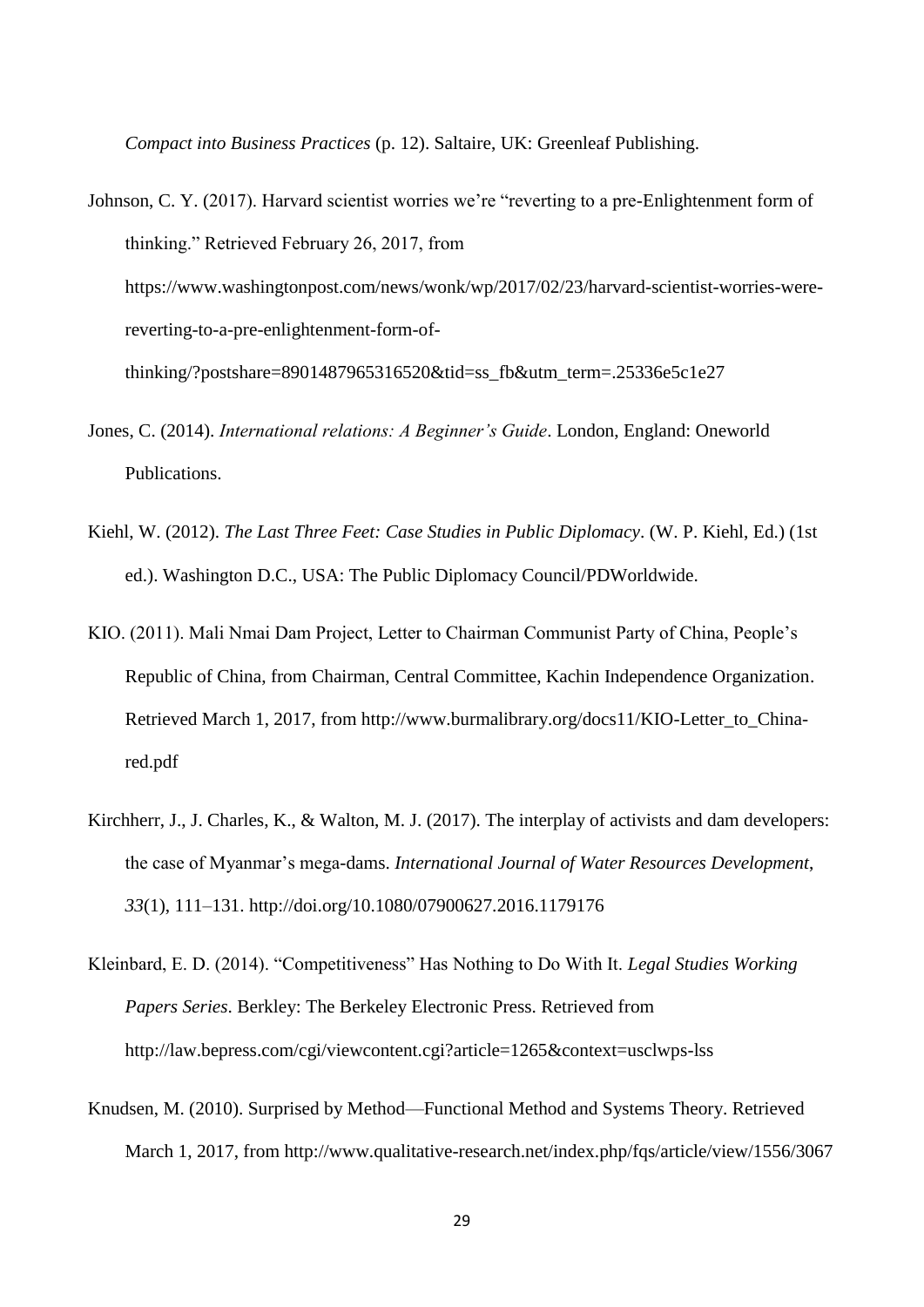- Kroeger, B. (2012). *Undercover Reporting: The Truth About Deception*. Evanston, Il, USA: Northwestern University Press.
- L'Etang, J. (2009). Public Relations and Diplomacy in a Globalized World: An Issue of Public Communication. *American Behavioral Scientist*, *53*(4), 607–626.
- Luhmann, N. (1979). *Trust and Power: Two works by Niklas Luhmann. With introduction by Gianfranco Poggi.* (T. Burns & G. Poggi, Eds.). Chichester, Great Britain: John Wiley & Son.
- Lwin, S. (2015). CPI calculates cost of Myitsone Dam. Retrieved March 1, 2017, from http://www.mmtimes.com/index.php/business/16882-cpi-calculates-cost-of-myitsonedam.html
- Macnamara, J. (2012). Corporate and organisational diplomacy: an alternative paradigm to PR. *Journal of Communication Management*, *16*(3), 312–325. http://doi.org/10.1108/13632541211245794
- Mayer, R. C., Davis, J. H., & Schoorman, F. D. (1995). An Integrative Model of Organizational Trust. *The Academy of Management Review*, *20*(3), 709–734. Retrieved from http://www.jstor.org/stable/258792
- Mena Report. (2014). Myitsone Dam & Power Station. Retrieved March 1, 2017, from https://www.thefreelibrary.com/Myitsone+Dam+%26+Power+Station.-a0394747025
- Mogensen, K. (2015). International trust and public diplomacy. *International Communication Gazette*, *77*(4), 315–336. http://doi.org/10.1177/1748048514568764
- Mogensen, K., & Nordfors, D. (2010). How Silicon Valley Journalists Talk about: Independence in Innovation Coverage. *Innovation Journalism*, *7*(6), November 15, 2014-1-22. Retrieved from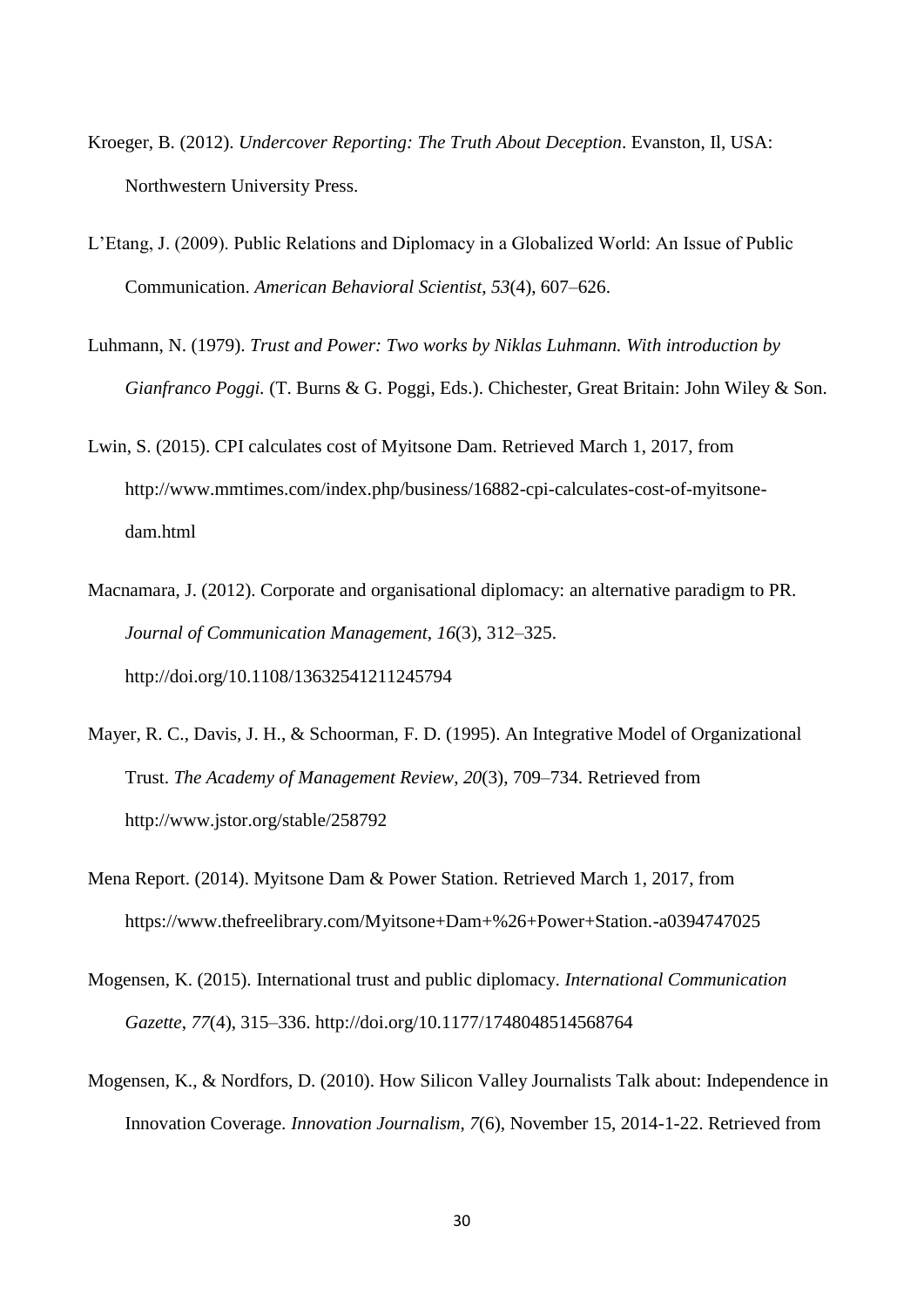http://www.innovationjournalism.org/archive/INJO-7-6.pdf

- Mon, Y., & Hammond, C. (2015). CPI pushes for restart of Myitsone Dam. Retrieved March 1, 2017, from http://www.mmtimes.com/index.php/business/14887-cpi-pushes-for-restart-ofmyitsone-dam.html
- Nye, J. S. J. (2014). The Information Revolution and Power. *Current History*, *113*(759), 19–22.
- Nye, J. S., & Keohane, R. O. (1971). Transnational relations and world politics. *International Organization*, *25*(3), 329–349.
- Ordeix-Rigo, Enric, & Duarte, J. (2009). From Public Diplomacy to Corporate Diplomacy: Increasing Corporation's Legitimacy and Influence. *American Behavioral Scientist*, *53*(4), 549–564.
- OSCE. (2017). Media freedom and development. Retrieved February 27, 2017, from http://www.osce.org/media-freedom-and-development
- Palmer, C. (2016). What can Post-Democracy tell us about TNCs and Extraterritorial Violations of Human Rights ? *The Political Quarterly*, *87*(1).
- Pamment, J. (2013). *New public diplomacy in the 21st century: A comparative study of policy and practice*. Abingdon, Oxon OX14 4RN Simultaneously: Routledge.
- Patriotta, G., Gond, J. P., & Schultz, F. (2011). Maintaining legitimacy: Controversies, orders of worth, and public justifications. *Journal of Management Studies*, *48*(8), 1804–1836. http://doi.org/10.1111/j.1467-6486.2010.00990.x
- Perriére, B. B. de la. (2015). A Generation of Monks in the Democratic Transition. In R. Egreteau & F. Robinne (Eds.), *Metamorphosis: Studies in Social and Political Change in Myanmar* (pp.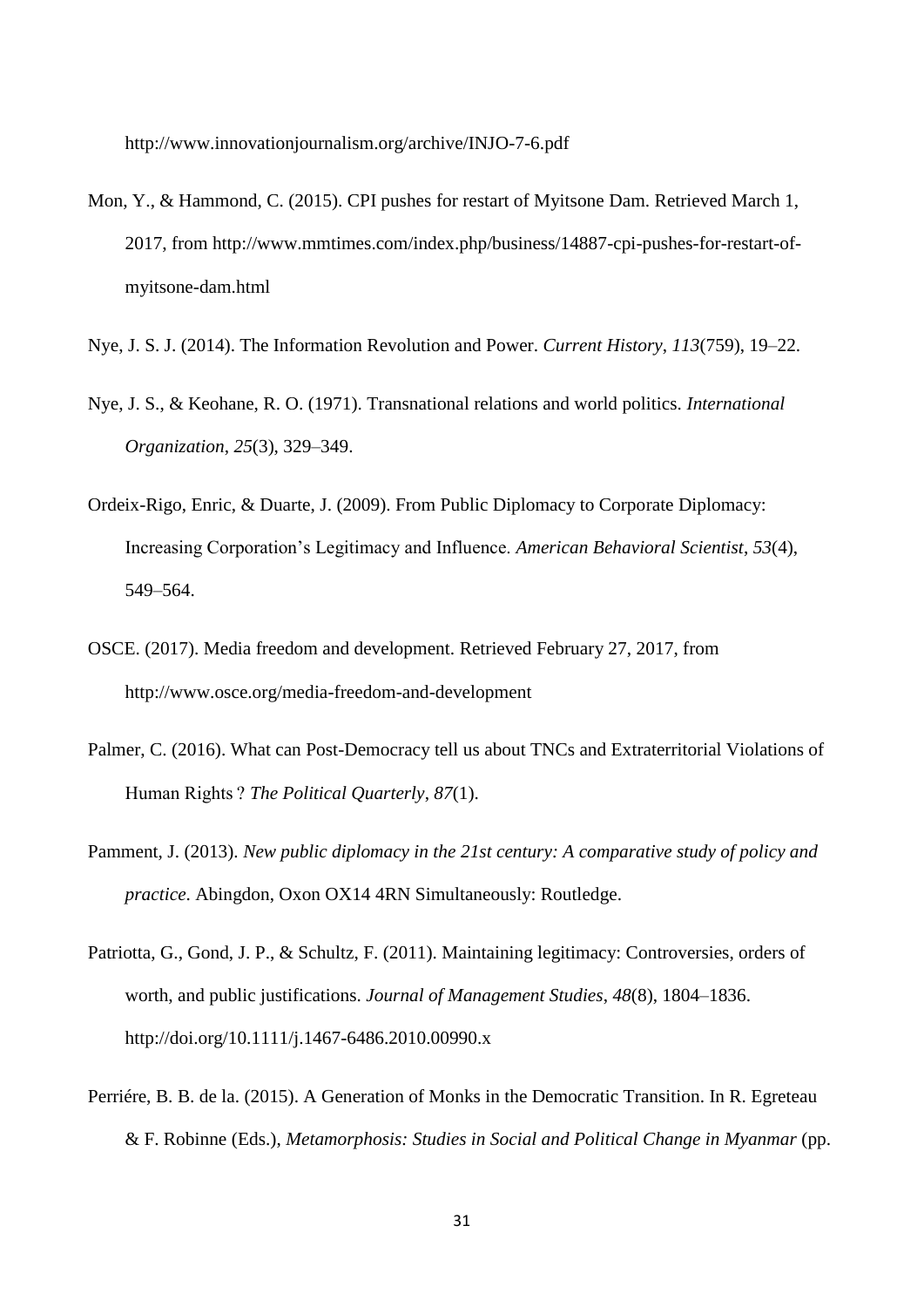320–345). Singapore: NUS Press.

- Protess, D. L., Cook, F. L., Doppelt, J. C., Ettema, J. S., Gordon, M. T., Leff, D. R., & Miller, P. (1991). *The Journalism of Outrage*. New York, USA: The Guilford Press.
- Robinson, G., & Hook, L. (2012). A test for China in Myanmar hydro dam. Retrieved March 1, 2017, from http://blogs.ft.com/beyond-brics/2012/03/13/a-test-for-china-in-myanmar-hydrodam/
- Ruël, H. (2013a). Business diplomacy: a definition and operationalization. Retrieved March 5, 2017, from

https://www.academia.edu/5849628/Business\_diplomacy\_a\_definition\_and\_operationalization

Ruël, H. (2013b). *Diplomacy means business*. Zwolle, Nederland: Windesheim University.

- Ruler, B. Van, & Dejan, V. (2005). Reflective communication management, future ways for public relations research. *Annals of the International Communication*, *29*(1), 239–274. http://doi.org/http://dx.doi.org/10.1080/23808985.2005.11679049
- Rüel, H., & Wolters, T. (2016). Business Diplomacy. In C. M. Constantinou, P. Kerr, & P. Sharp (Eds.), *The SAGE Handbook of Diplomacy*. Sage. London, UK.
- Schönhagen, P., & Meißner, M. (2016). The co-evolution of public relations and journalism : A first contribution to its systematic review ଝ. *Public Relations Review*, *42*(5), 748–758.

http://doi.org/10.1016/j.pubrev.2016.08.003

Sein, T. (2011). The government is elected by the people, and it has to respect people's will. Retrieved March 1, 2017, from http://www.burmalibrary.org/docs12/PH,\_AH-NLM2011-10- 01.pdf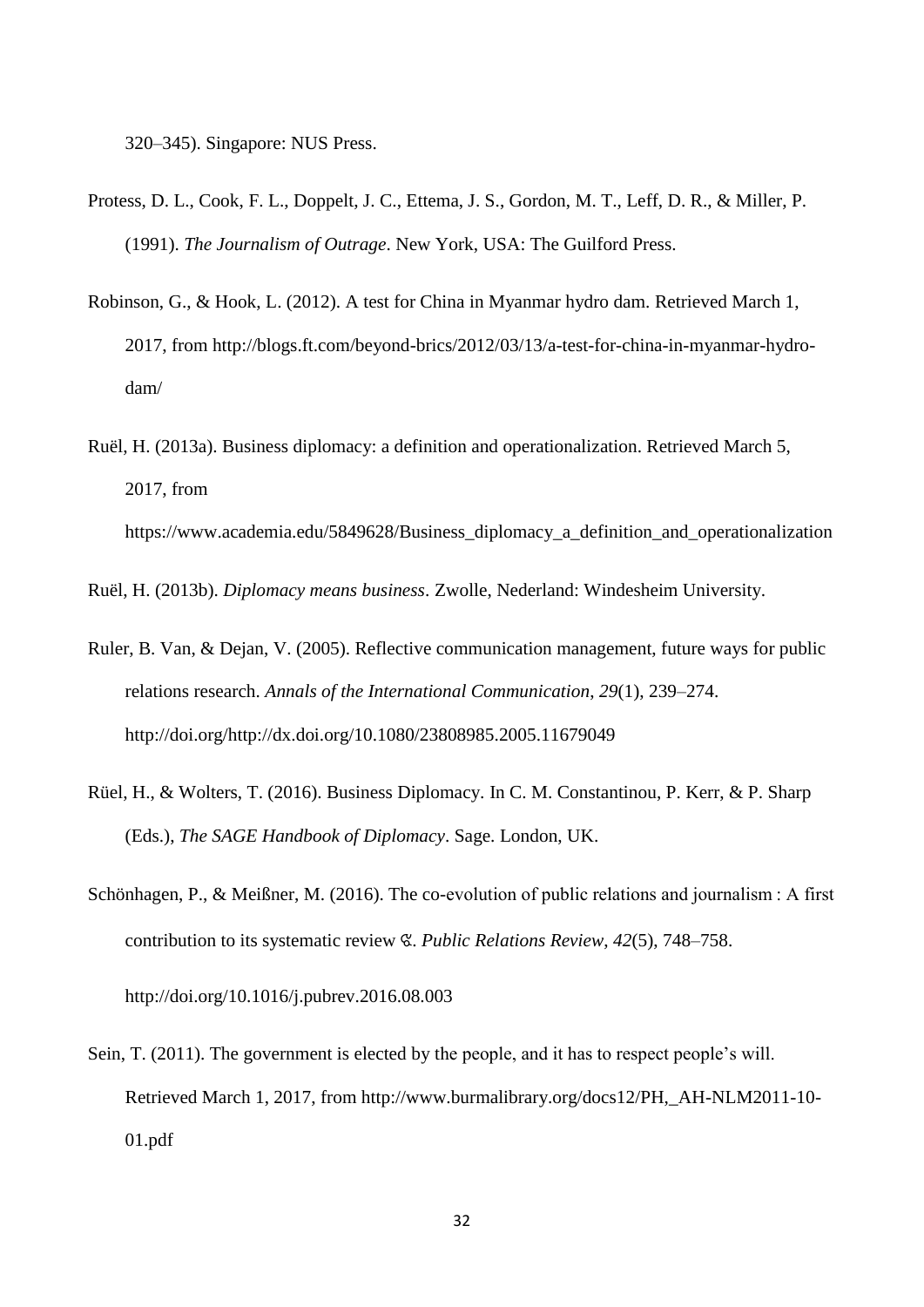Seip, M. (2016). Harnessing Communications and Public Diplomacy. Retrieved March 5, 2017, from

file:///C:/Users/kmo.AD/Downloads/harnessing\_communications\_and\_public\_diplomacy.pdf

- Sikka, P. (2011). Critical Perspectives on Accounting Accounting for human rights : The challenge of globalization and foreign investment agreements ଝ. *Critical Perspectives on Accounting*, *22*(8), 811–827. http://doi.org/10.1016/j.cpa.2011.03.004
- Southeast Asian Affairs. (2012). Chronology of the Myitsone Dam at the Confluence of Rivers above Myitkyina. *Journal of Current Southeast Asian Affairs*, *31*(1), 141–151.
- Stoker, K., & Rawlins, B. L. (2005). The "Light" of Publicity in the Progressive Era From Searchlight to Flashlight. *Journalism History*, *30*(4), 177–188.
- Stone, B. (2014). Larry, Sergev, Sundar: How Google's Android chief, Sundar Pichai, became the most powerful man in mobile. Retrieved March 5, 2017, from https://www.bloomberg.com/news/articles/2014-06-24/googles-sundar-pichai-king-of-androidmaster-of-mobile-profile
- Strange, S. (1992). States, Firms and Diplomacy. *International Affairs (Royal Institute of International Affairs 1944-)*, *68*(1), 1–15. Retrieved from http://www.jstor.org/stable/2620458

Summers, N. (2013, November). Hell to Pay. *Bloomberg Businessweek*, 47–48.

- Sun, Y. (2012a). China's Strategic Misjudgement on Myanmar. *Journal of Current Southeast Asian Affairs*, *31*(1), 73–96.
- Sun, Y. (2012b). China and the Changing Myanmar. *Journal of Current Southeast Asian Affairs*, *31*(4), 51–77.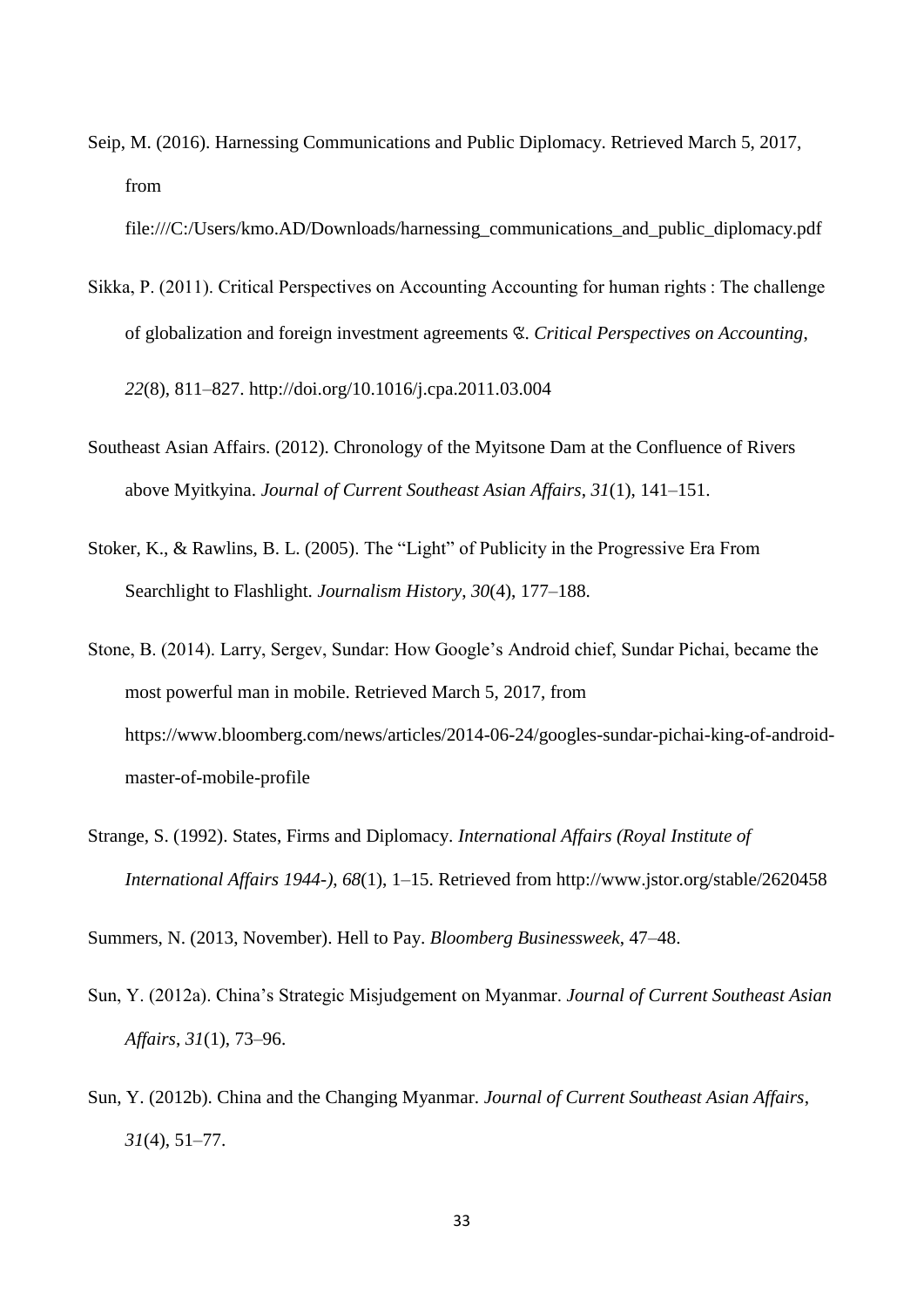The International Herald Tribune. (2011). Controversy Over Dam Fuels Rare Public Outcry in Myanmar. Retrieved March 1, 2017, from http://www.nytimes.com/2011/09/22/world/asia/controversy-over-dam-fuels-rare-publicoutcry-in-myanmar.html?\_r=0

Time. (2014). Whos has the most cash? *Time*, *September*.

Tun, A. H., & Petty, M. (2015). Myanmar's Suu Kyi says China ties deserve close attention. Retrieved March 1, 2017, from http://www.thestar.com.my/news/world/2015/11/18/myanmars-suu-kyi-says-china-tiesdeserve-close-attention/

- Turk, J. V., Valin, J., & Paluszek, J. (2014). *Public Relations case studies from around the world*. (J. V. Turk, J. Valin, & J. Paluszek, Eds.). New York, NY, US: Peter Lang Publishing.
- UN. (1962). Historical Data 1900-1960: INTERNATIONAL TRADE STATISTICS 1900 1960. Retrieved March 1, 2017, from https://unstats.un.org/unsd/trade/data/tables.asp
- Vercic, A. T., & Colic, V. (2016). Journalists and public relations specialists : A coorientational analysis. *Public Relations Review*, *42*, 522–529. http://doi.org/10.1016/j.pubrev.2016.03.007
- Vos, T. P. (2011). Explaining the Origins of Public Relations: Logics of Historical Explanation. *Journal of Public Relations Research*, *23*(2), 119–140. http://doi.org/10.1080/1062726X.2010.504793
- Waltz, K. N. (2008). Globalization and Governance. *Political Science and Governance*, *32*(4), 693– 700.

Westermann-behaylo, M. K., Rehbein, K., & Fort, T. (2015). ENHANCING THE CONCEPT OF